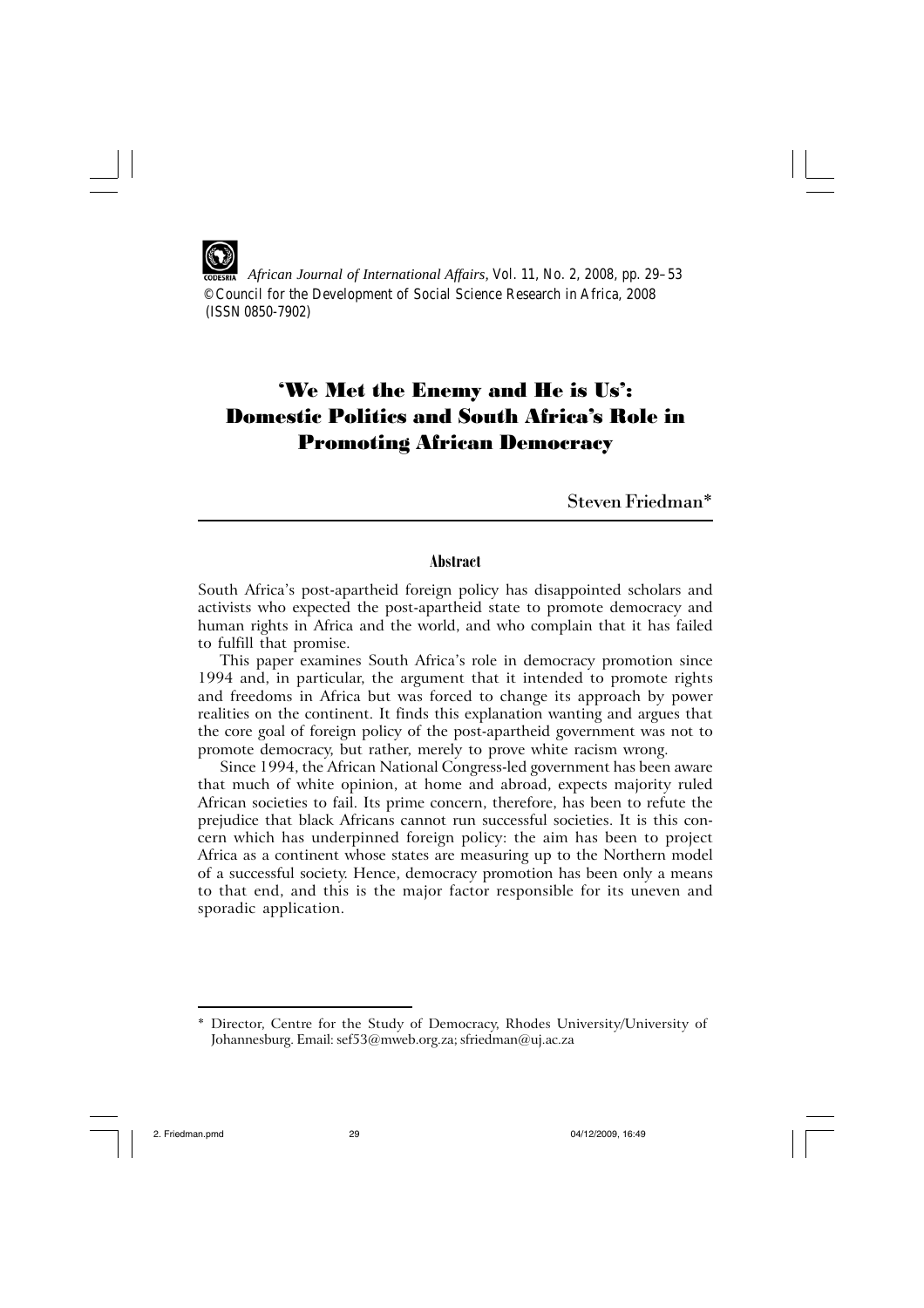# **Résumé**

La politique étrangère postapartheid de l'Afrique du Sud a déçu les universitaires et les activistes qui s'attendaient à ce que l'État postapartheid fasse la promotion de la démocratie et des droits de l'homme en Afrique et dans le monde, et qui se plaignent qu'il n'ait pas réussi à tenir cette promesse.

Cet article examine le rôle de l'Afrique du Sud dans la promotion de la démocratie depuis 1994 et, en particulier, l'argument selon lequel elle avait l'objectif de promouvoir les droits et les libertés en Afrique, mais qu'elle a été contrainte de changer son approche par les réalités du pouvoir sur le continent. L'article défend que cette explication se révèle insuffisante, et soutient que l'objectif essentiel de la politique étrangère du gouvernement postapartheid n'était pas de promouvoir la démocratie, mais plutôt de simplement prouver que le racisme blanc avait tort.

Depuis 1994, le gouvernement dirigé par le Congrès national africain (ANC) est conscient du fait que la plupart des blancs, au pays et à l'étranger, s'attendent à ce que les sociétés africaines gouvernées par une majorité noire sont vouées à l'échec. Son premier souci a donc été de réfuter les préjugés selon lesquels les Africains noirs sont incapables de diriger leurs sociétés avec succès. C'est cette préoccupation qui a sous-tendu la politique étrangère: l'objectif a été de projeter l'Afrique comme un continent dont les États sont à la hauteur du modèle de société prospère du Nord. Par conséquent, la promotion de la démocratie a été seulement un moyen à cette fin, et c'est le principal facteur responsable de son application inégale et sporadique.

#### **Introduction**

Expectations that a democratic South Africa would promote democracy and stability in Africa were articulated within minutes of democracy's achievement on May 10, 1994.

The inauguration of Nelson Mandela as first President was attended by then United States Vice-president Al Gore who is said to have taken him aside and requested his minutes-old government to send peacekeepers to Rwanda (Adebajo 2006). The United States was to make further appeals to the new government to play a leading role in stabilising Africa – raising inevitable objections that it saw South Africa as a useful means of deflecting pressures for engagement in messy conflicts: 'To more cynical observers, it was a way of letting the international community, and particularly the West, off the African hook' (Barber 2004:85- 86). While the goal was ostensibly to end conflicts, democratisation was an implied concern – then US secretary of state Warren Christopher raised the Nigerian junta and a coup in Burundi as potential areas for intervention in 1996 (US Department of State 1996). And expecta-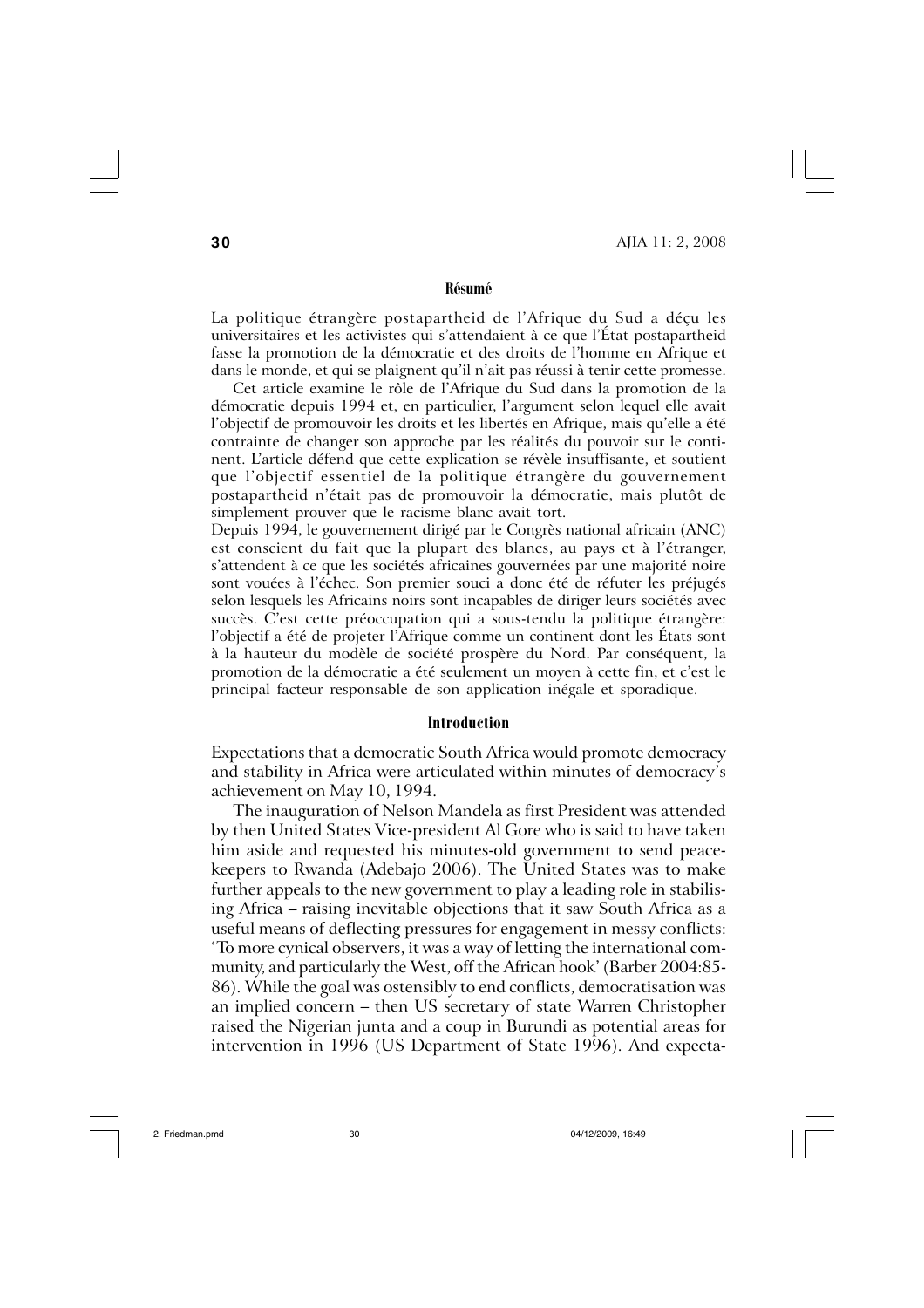tions – within the country and among international actors – that South Africa would become a force for democratisation in Africa were strong (Seymour 1996). A new democracy, seen by many as a miraculous expression of the democratic ethos, was expected to seek to export it to the rest of the continent, and perhaps beyond.

South African democratising efforts have fallen significantly short of expectations (van Aardt 1996) – even allowing for the reality that what is expected from an iconic new government will far exceed the possible. While it may claim some successes, gains have been far less visible than we might expect from a state whose economy dwarfs all others on the continent and whose political capital as the product of Africa's successful fight against apartheid should give it moral weight. And perhaps the most important challenge to its democratising intent and capacity, its response to Zimbabwe, has been a conspicuous failure (Sachikonye 2005) which has also tarnished its moral lustre and reduced its credibility. While it is unfair to say that South Africa has done nothing to meet the expectations, it has not exerted the influence its assets seemed to give it.

This article, in particular, takes issue with explanations which see the limitations of South African democratisation as a case of an 'idealist' foreign policy adjusting to external realities (Barber 2004; Lodge n.d.). While acknowledging that promoting democracy elsewhere is difficult and that attempts by South Africa to do this in Africa are particularly so, it challenges the assumption of a South Africa eager to spread freedom and an African reality determined to resist it. It argues, rather, that South African policy has been ambiguous since 1994 and remains so. It seeks to show that these ambiguities are rooted in a domestic reality in which conflicting visions of democracy and its promotion contend – and that the complexities of South Africa's own efforts to democratise play a crucial role in shaping its responses to African democratisation. This suggests a need for analyses of international democracy promotion to examine how complexities in democracy promoting states affect their capacity to spread democracy.

# **Post-Apartheid South Africa and Democracy Promotion**

South Africa's democracy promotion experience can be divided into three phases: while there is a rough chronology, one does not follow another in strict date order. This seeming progression in policy and action is, however, thrown into disarray by an apparent anomaly – its policy towards Zimbabwe.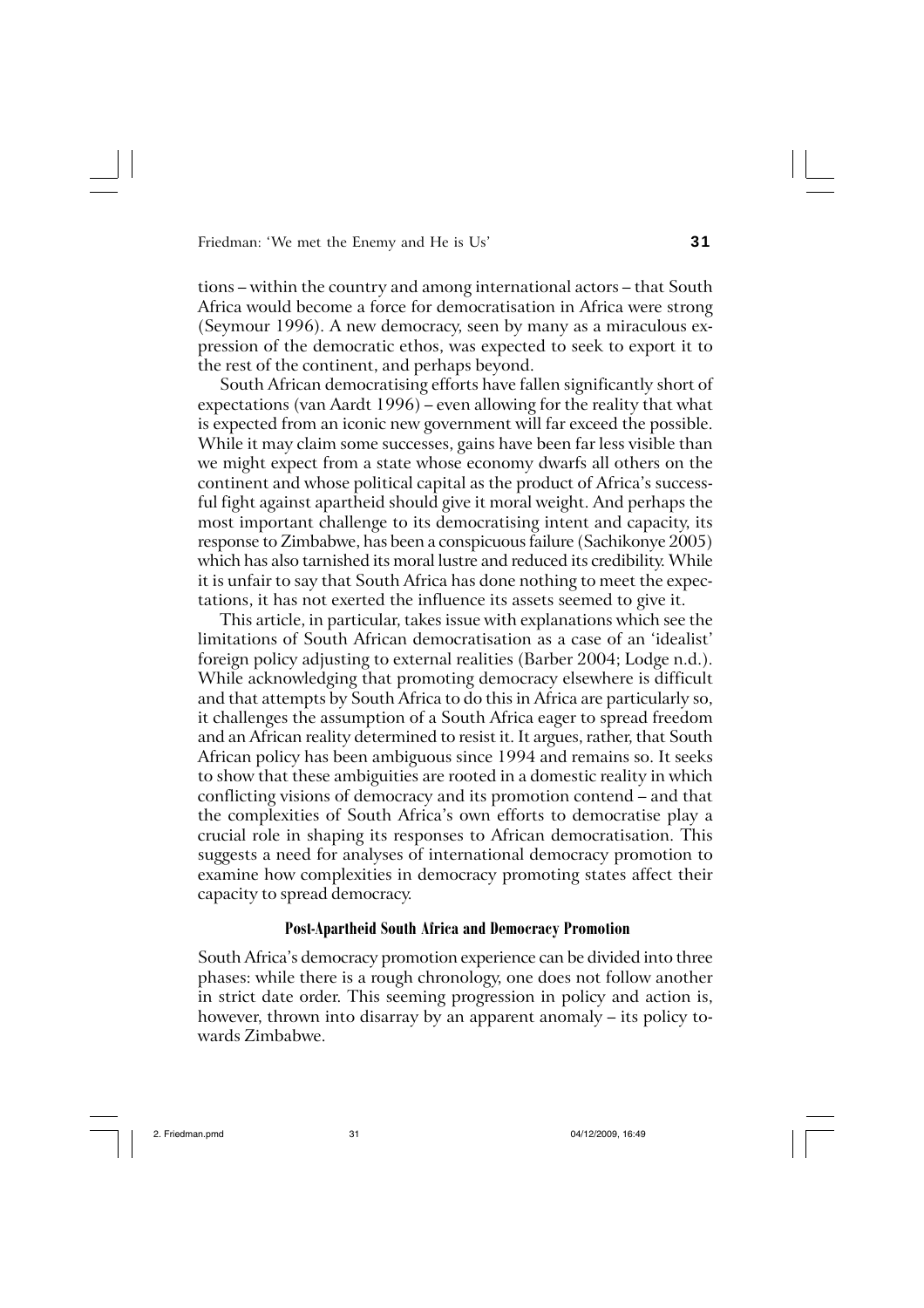# *Dashed Expectations*

The newly-elected African National Congress government was partly responsible for encouraging the expectation that it would energetically promote democracy.

A 1993 article by Nelson Mandela in *Foreign Affairs* which declared that 'human rights should be the core concern of foreign policy' after apartheid (Mandela 1993) was often cited immediately after the ANC took office as evidence of a commitment to encourage democracy abroad. A statement of foreign policy intentions at the end of 1994, when the ANC became the government, declared that 'South Africa will devote its energies to the accomplishment of democratic ideals throughout the world'. Although this was qualified by a passage noting the tension between democracy promotion and sovereignty, it promised: 'Grateful for the international solidarity which supported the anti-apartheid cause, a democratic South Africa will be in solidarity with all those whose struggle continues' (ANC 1994).

 This expression of foreign policy 'idealism' (Barber 2004:92) was often contrasted with the 'realism' of the apartheid-era foreign policy establishment and its intellectual camp-followers, who tended to see foreign policy as a means of maximising economic advantage (Evans 1993). Concern for democracy and human rights was thus associated with the new order's foreign policy orientation. The most vigorous postapartheid foreign policy debate was not the interchange between government and opposition but that between the Department of Foreign Affairs, the parliamentary foreign affairs committee dominated by the now governing ANC and scholars and activists who had worked closely with the new establishment and hoped to shape its policy. And a key issue was the new government's perceived failure to support the fight for democracy in Africa and the world (Diescho 1996:7; Daniel 1995).

The post-apartheid government was charged with sins of omission and commission. On the first score, with failing to take the democratic lead which its provenance demanded: 'the world expects more from a democratic South Africa ... After a long struggle for human rights in this country, our new democracy is viewed as a natural leader…' (Seymour 1996:1)*.* On the second, of feting dictators who were economically useful – Indonesia's Suharto's 1997 state visit was still being cited as a reproach to Mandela three years later (*Sunday Times* 30/1/2000) – or of co-operating with African autocrats, such as Nigeria's Abacha junta. The

2. Friedman.pmd 32 04/12/2009, 16:49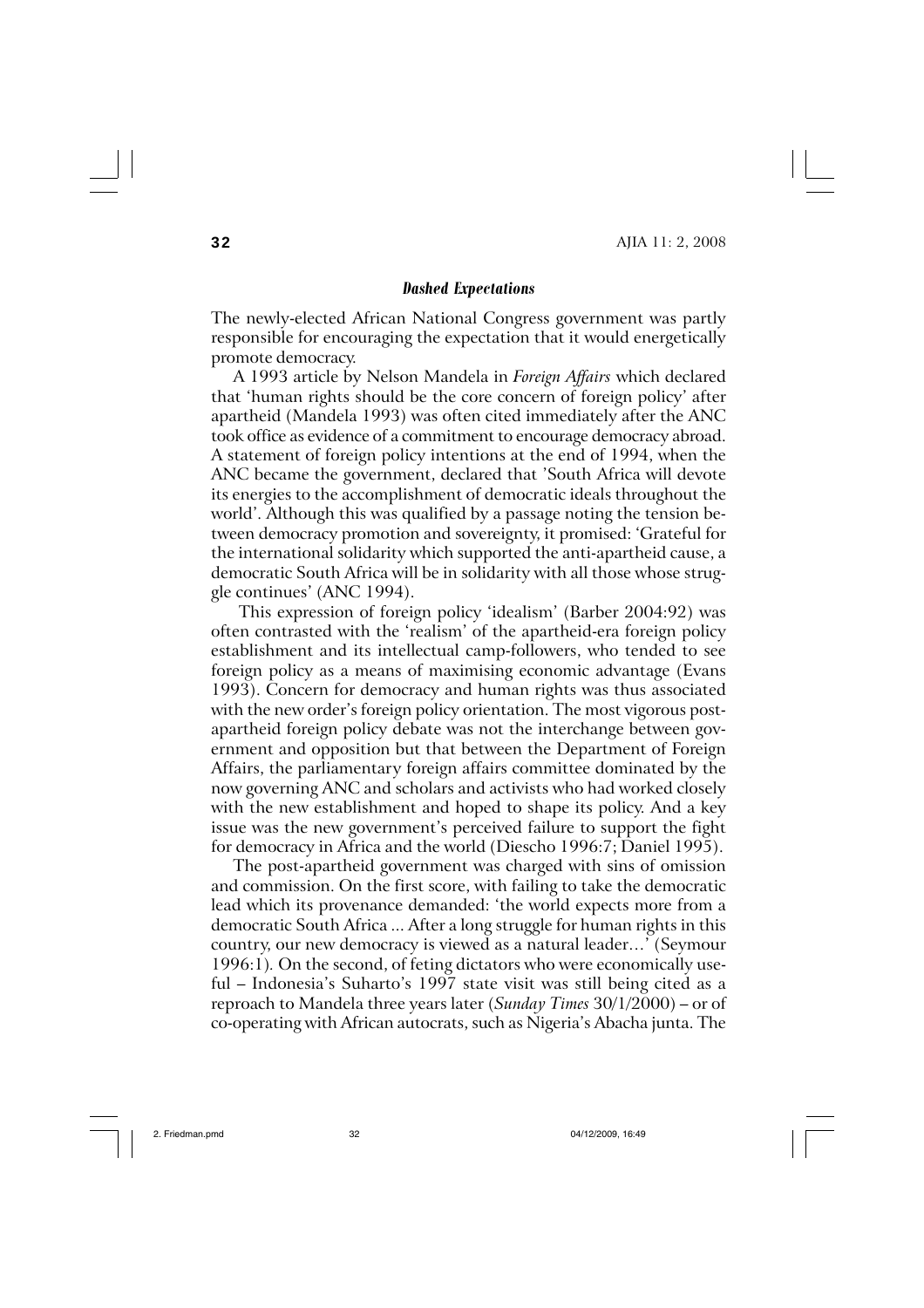government insisted that a key aspect of its foreign policy was 'universality' – it would deal with all countries whatever it thought of their 'internal or external policies' (Barber 2004:92). But critics noted that the claim that contact with an undemocratic government did not mean endorsement were repeatedly made by those who retained links to the apartheid government (du Preez 2007).

In this phase, the government's commitment to promoting democracy elsewhere seems matched neither by vigorous action nor by credibility among advocates of an active role.

## *Derring-Do In Nigeria and Lesotho, Speaking Loudly in SADC*

The initial expectation that the ANC in government would carry the democratic torch through Africa and the world were inevitably exaggerated. But so too was the claim that it had turned its back on promoting democracy: as early as 1994, it intervened in Mozambique to support an electoral process in difficulty (Barber 2004:100). Some eighteen months after democracy was achieved, Mandela took an unprecedented stand on a human rights issue – the execution, in late 1995, of the Nigerian activist and author Ken Saro-Wiwa (Human Rights Watch 1996). He reacted angrily, calling for sanctions against the Nigerian junta and its expulsion from the Commonwealth – a response which was said to have 'pitched South Africa way ahead of the position of any other African government' on Nigeria (*Mail and Guardian* 24/11/1995).

Since post-independence African heads of government tended to rally together, Mandela's intervention prompting anger from other governments on the continent. The Organisation of African Unity described the call for sanctions as 'not an African way' of dealing with a problem (Vale and Maseko 1998:272) while Liberia urged '…other African countries to prevail on President Mandela not to allow South Africa to be used in the division and undermining of African solidarity' (Venter 1996:2). Mandela was seen, it was claimed, to be acting in the 'white man's way', following a 'Western' approach (Diescho 1996:9). Vigorous action against Nigeria by African states did not ensue and South Africa seems to have decided that discretion was the better part of valour: in an address to parliament in May 1996, then deputy president Thabo Mbeki argued that South Africa did not have the leverage to dictate to Nigeria. He suggested that Mandela had been set up for failure by western leaders, some of whom were protecting oil profits and Nigerian assets in their countries (Adebajo 2006).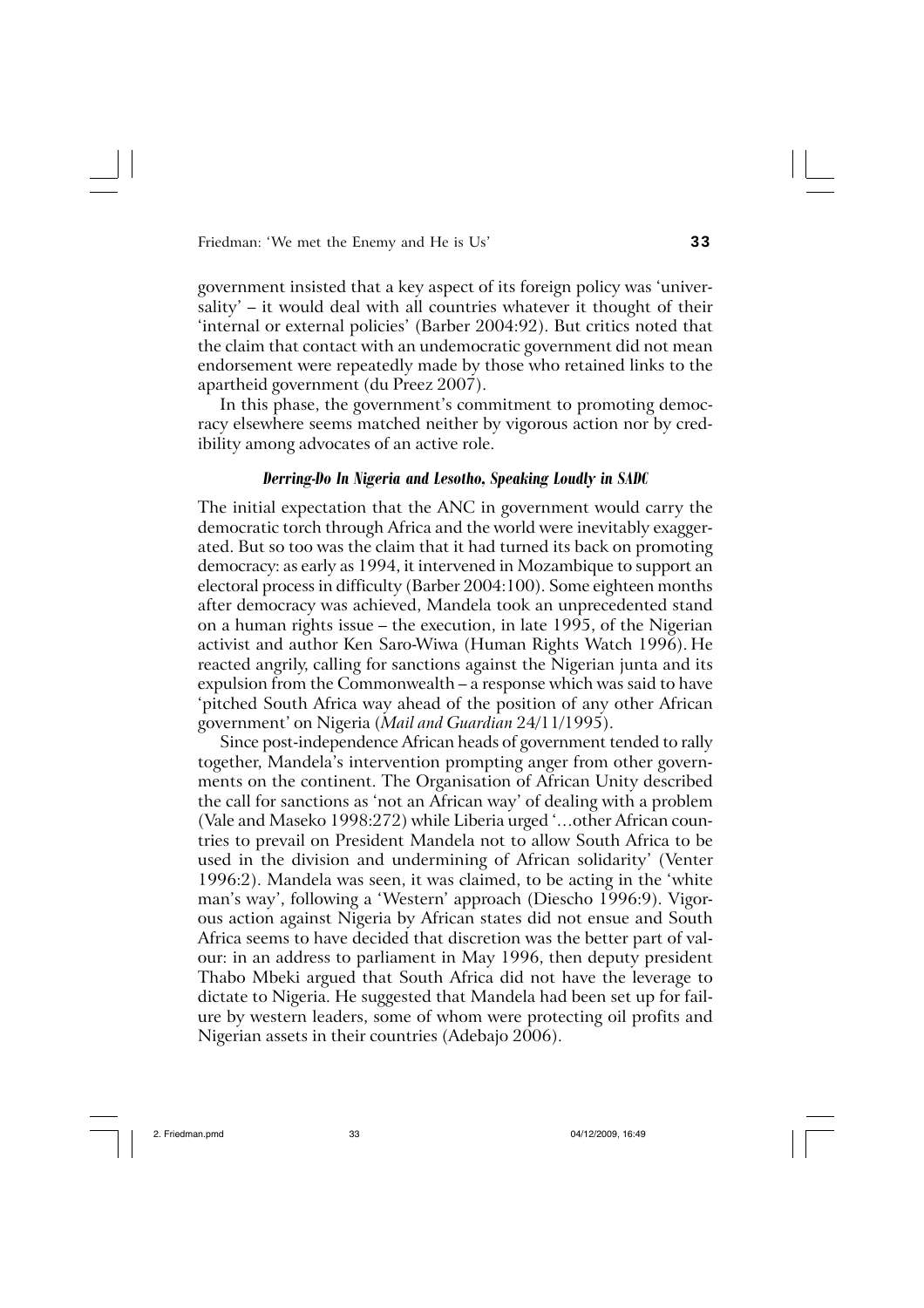This experience did not deter South Africa from an aggressive and very risky intervention to protect an elected neighbouring government which seemed under threat from a military coup. In September 1998, South Africa and Botswana, acting formally on behalf of the Southern African Development Community (SADC), despatched troops to the neighbouring kingdom of Lesotho after its elected prime minister, Pakalitha Mosilisi, requested help because he feared a coup. The incursion initially appeared disastrous and encountered widespread criticism: the troops faced armed resistance and intervention prompted widespread looting. In the fullness of time, however, it could be said to have been justified by democracy's restoration in Lesotho: academic critics of the action labelled the intervention an 'unlikely success' after elections in 2002 (Southall 2003).

Nor were Mandela and Mbeki discouraged from supporting democracy in the SADC region and further afield. In late 1997, after events in Southern Africa created fears of a retreat from democracy, Mandela used his office as chair of SADC to raise concerns:

At some point therefore, we, as a regional organisation, must reflect on how far we support the democratic process and respect for human rights. Can we continue to give comfort to member states whose actions go so diametrically against the values and principles we hold so dear and for which we struggled so long and so hard? Where we have, as we sadly do, instances of member states denying their citizens … basic rights, what should we as an organisation do or say? (Mandela 1997)

Months later, Mbeki was as blunt, satirising governance ills on the continent, including ballot-box stuffing (Mbeki 1998). Neither seemed to have been cowed by the disapproval of their peers (which was said to have greeted these interventions too) or to have been seduced into silence by expediency.

While this phase is usually associated primarily with the Mandela administration, and in particular its later period, one aspect endured into the Mbeki presidency: twice, in Zambia and Malawi, he intervened to dissuade presidents from seeking a third term in office in the face of mobilised public opposition (Lodge n.d).

In this phase, South Africa is doing much of what first phase critics want it to do – energetically pursuing democracy, even if this means clashing with autocrats. Advocates of democracy promotion now accepted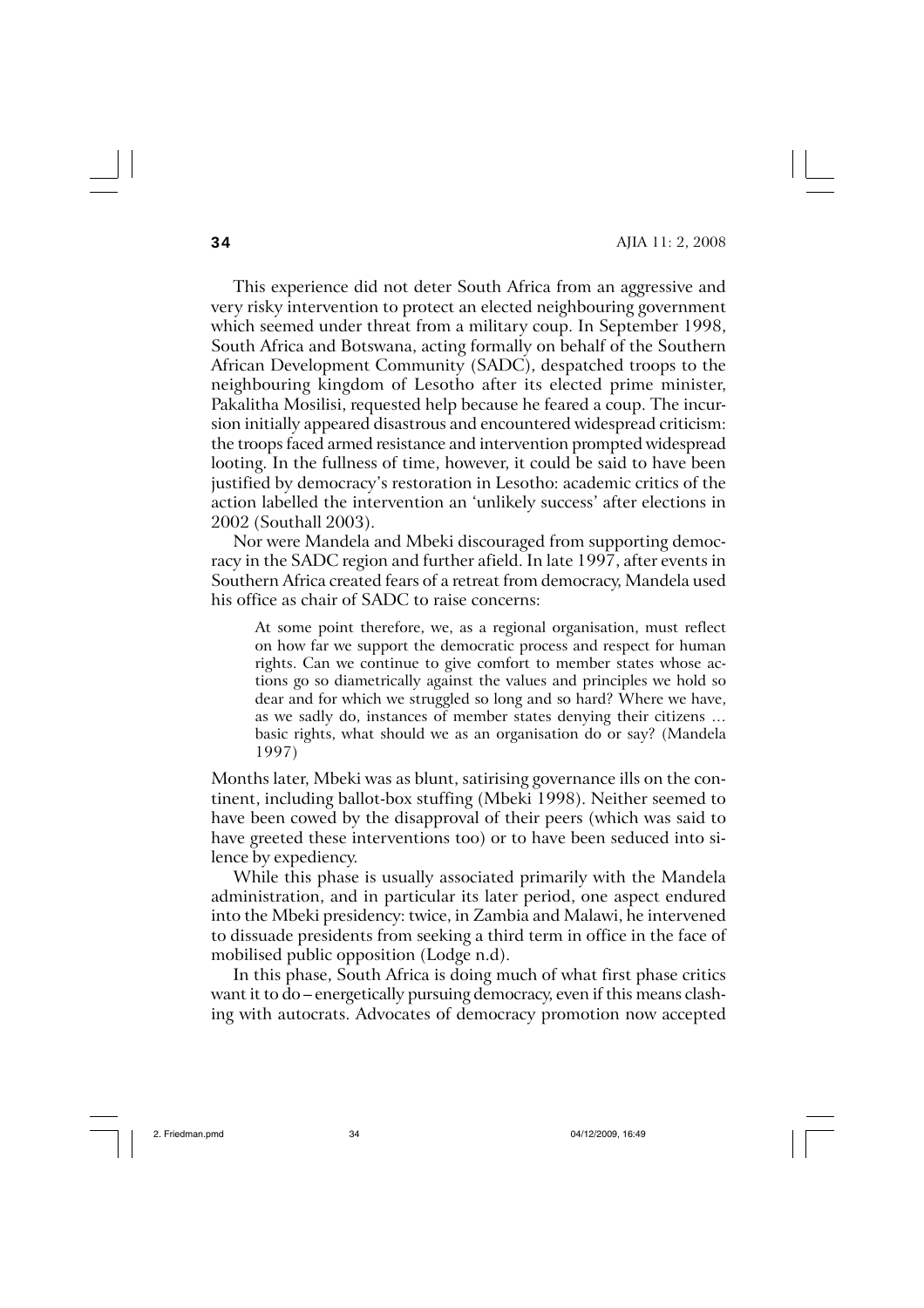that it shared their interest (Solomon 1997). But assertive, public, democracy promotion was giving way to a more modest approach.

## *Speaking (Largely) in Code*

In the third phase, which continues into the present, South Africa continues to play a role in democracy promotion but influence and intervention is tailored not to confront African leaders and is justified on grounds other than democracy's merits.

First, interventions are presented not as democracy promotion but as contributions to conflict resolution. They are pursued within a context in which South Africa seeks to assist other societies in applying the inclusive negotiated settlement model which ended apartheid:

The most consistent thread in South Africa's post-1994 foreign policy forays lay in its efforts to 'export' its model of conflict resolution to other situations: this consisted of painstaking compromise and consensus-building and the assimilation of rivals into new, democratic systems … Pretoria tried this in Mozambique, the former Zaire, Nigeria, Angola and Lesotho (Marais 1999).

This approach has also been applied to two major international conflicts, Northern Ireland and Palestine. While the most impact may have been achieved not in Africa but in Northern Ireland, where Sinn Fein President Gerry Adams insists that engagement with the ANC helped persuade his movement to abandon violence and pursue a political settlement (Adams 2005), continuing attempts to broker peace in Democratic Republic of Congo (Department of Foreign Affairs 2006) and Burundi (*SABC News* 17/6/2006) have produced processes which could yield inclusive democratic orders. A key element is participation in peacekeeping: 'overall South African peacekeeping deployments in African countries total 2,800 personnel' (Lodge n.d.).

These interventions, since they entail an attempt to include all political actors in the process and are meant to produce a free and fair election, are attempts to democratise as well as to prevent violence. But they are presented not as democracy promotion exercises, but as attempts to settle conflicts.

Second, an attempt to channel democratising influences through multilateral, continental, institutions. Thus, South Africa has played a key role in establishing the African Union (AU) and developing its New Partnership for African Development (Nepad). Nepad, adopted in 2002, includes a declaration which commits African governments to: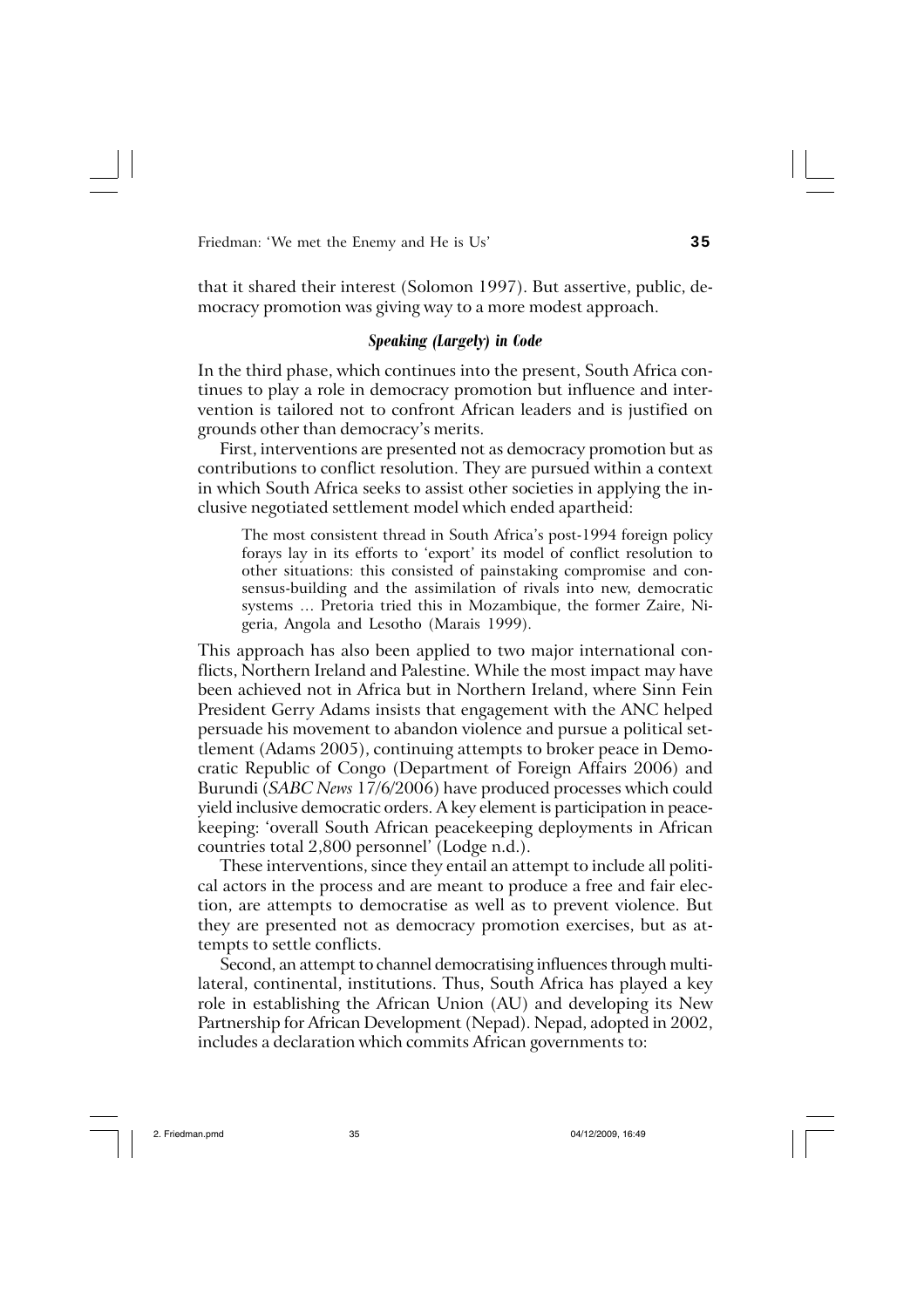The rule of law, the equality of all citizens before the law and the liberty of the individual, individual and collective freedoms, including the right to form political parties and trade unions… (NEPAD Declaration on Democracy, Political, Economic and Corporate Governance, Section 7).

The AU has also adopted the OAU's proposal to establish an African Peer Review Mechanism in which civil society is to participate and which tests, among other issues, the state of democracy (OAU 2002). South Africa has sought to act as an exemple by submitting itself to peer review. This approach is consistent with an oft-stated South African concern for multi-lateralism as a means of settling disputes which, in the view of some scholars, is evidence of its status as an actual or aspiring 'middle power' (Wood 1998:1).

Third, a democratising influence is exerted through instruments which purport to have another purpose. Thus, Nepad is concerned to promote development and 'good governance'. Its democracy promoting elements are phrased almost as technical aspects of 'good governance' which are required if the continent is to achieve growth, modernity – and foreign aid: its Democracy and Political Governance Initiative is presented as a means to 'contribute to strengthening the political and administrative framework of participating countries... It is strengthened by and supports the Economic Governance Initiative, with which it shares key features' (Nepad 2001:17). The Peer Review Mechanism is not presented as a measure of democratic achievement, but of a more general commitment to the growth-oriented and developmental goals of Nepad:

The primary purpose of the APRM is to foster the adoption of policies, standards and practices that lead to political stability, high economic growth, sustainable development and accelerated sub-regional and continental economic integration… (OAU 2002:2).

In this phase, South Africa has continued to play a role in supporting democracy promotion, but one performed almost by stealth. Its role is less open to challenge, and less threatening to power holders. But its impact is greatly reduced by the need to move at the pace of actors who may be resistant to democracy.

## *The Fatal Flaw? Zimbabwe*

If South Africa's response to the challenge of democracy promotion had stopped at the examples cited thus far, its role could be judged to be benign if sometimes ineffectual. Lodge points out that it has assisted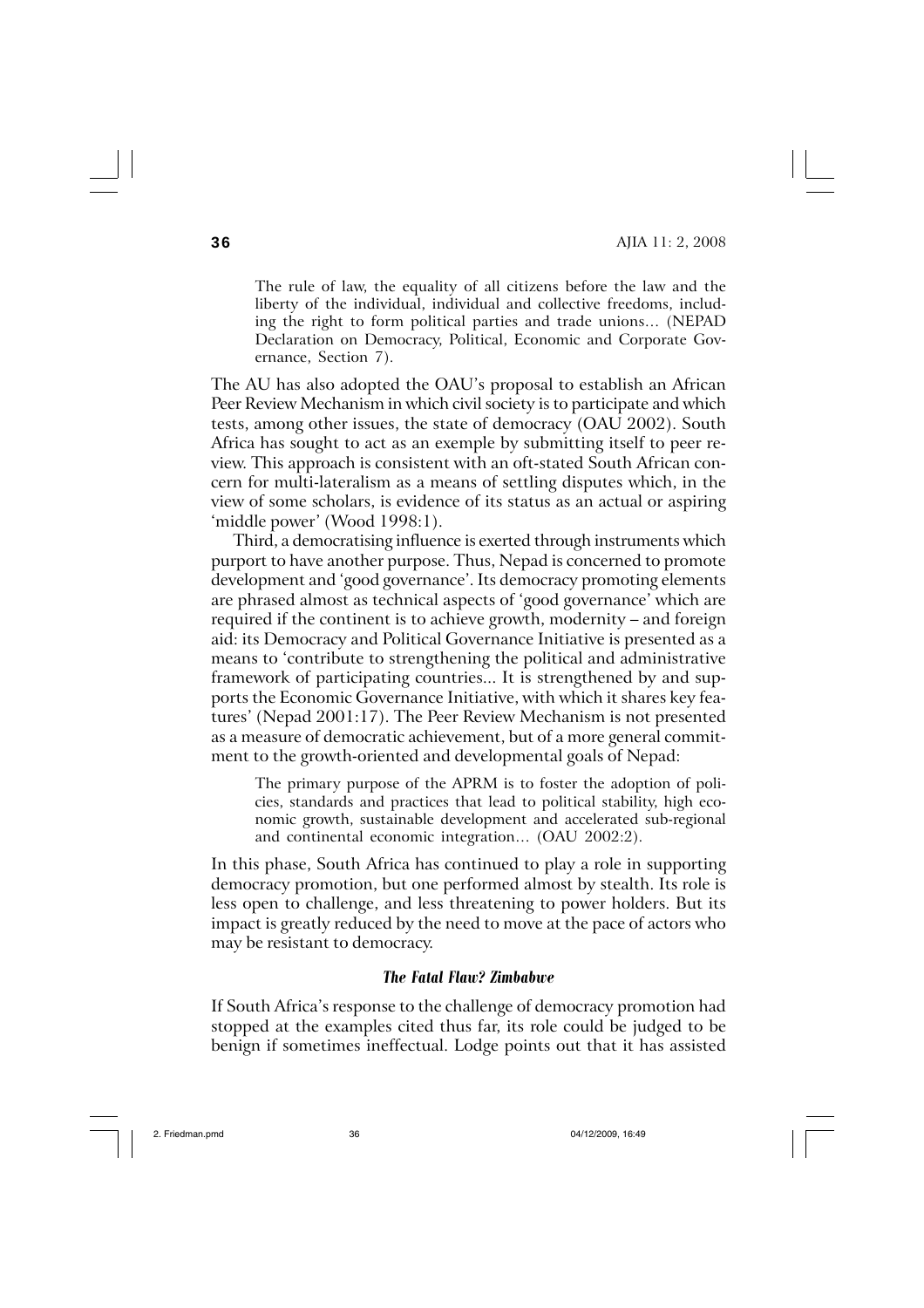electoral processes, supported 'politically negotiated conflict resolution' in which civil society participation has been encouraged and persuaded reluctant presidents to observe term limits' (Lodge n.d.). But this relatively positive evaluation must be greatly modified by its failure to meet the moral and strategic challenge of its most conspicuous foreign policy test: Zimbabwe.

The events which began when President Robert Mugabe's government lost a constitutional referendum in 2000, in which attempts to defeat him at the polls have been beaten back by a sustained and often violent authoritarian onslaught, have been exhaustively analysed (McKinley 2006). Suffice it to say here that South Africa has, during the tenure of former President Mbeki, offered substantial aid and comfort to the Zimbabwean regime by sending official delegations which endorsed elections regarded by independent sources as fraudulent, often ignoring the opposition, seeking to temper international action against Mugabe and remaining silent on human rights abuses.

South Africa has insisted through much of the conflict that it is adopting an even-handed approach which relies on 'quiet diplomacy' and is seeking an inclusive negotiated settlement (Sachikonye 2005). But, since Zimbabwean democracy has continued to decline throughout this period and South Africa has appeared to condone this, claims of neutrality have lacked credibility. As a Zimbabwean civil society activist said of official claims that South Africa was avoiding unproductive 'megaphone diplomacy' – 'You *are* engaged in megaphone diplomacy. But you are pointing the megaphone in the wrong direction.' (Round-table, Institute for Security Studies, Pretoria 2003).

Critics who insist that South Africa has not exerted the pressure it could on Zimbabwe include not only the Zimbabwean opposition but former President Mbeki's brother Moeletsi, deputy chair of the SA International Affairs, who has consistently urged a more assertive stance (Lodge n.d.), as well as civil society organisations in Zimbabwe and South Africa. Even if the complaint that South Africa has supported a sustained attempt by an illegitimate government to crush opposition is rejected in favour of the government view that it has been trying to resolve a difficult problem in the only possible way, Zimbabwe remains a notable failure because Mbeki and his government insisted that they were trying to reach a settlement and none is in sight.

More importantly, the South African response to Zimbabwe has severely tarnished the effectiveness of its promotion of democracy. It has

2. Friedman.pmd 37 04/12/2009, 16:49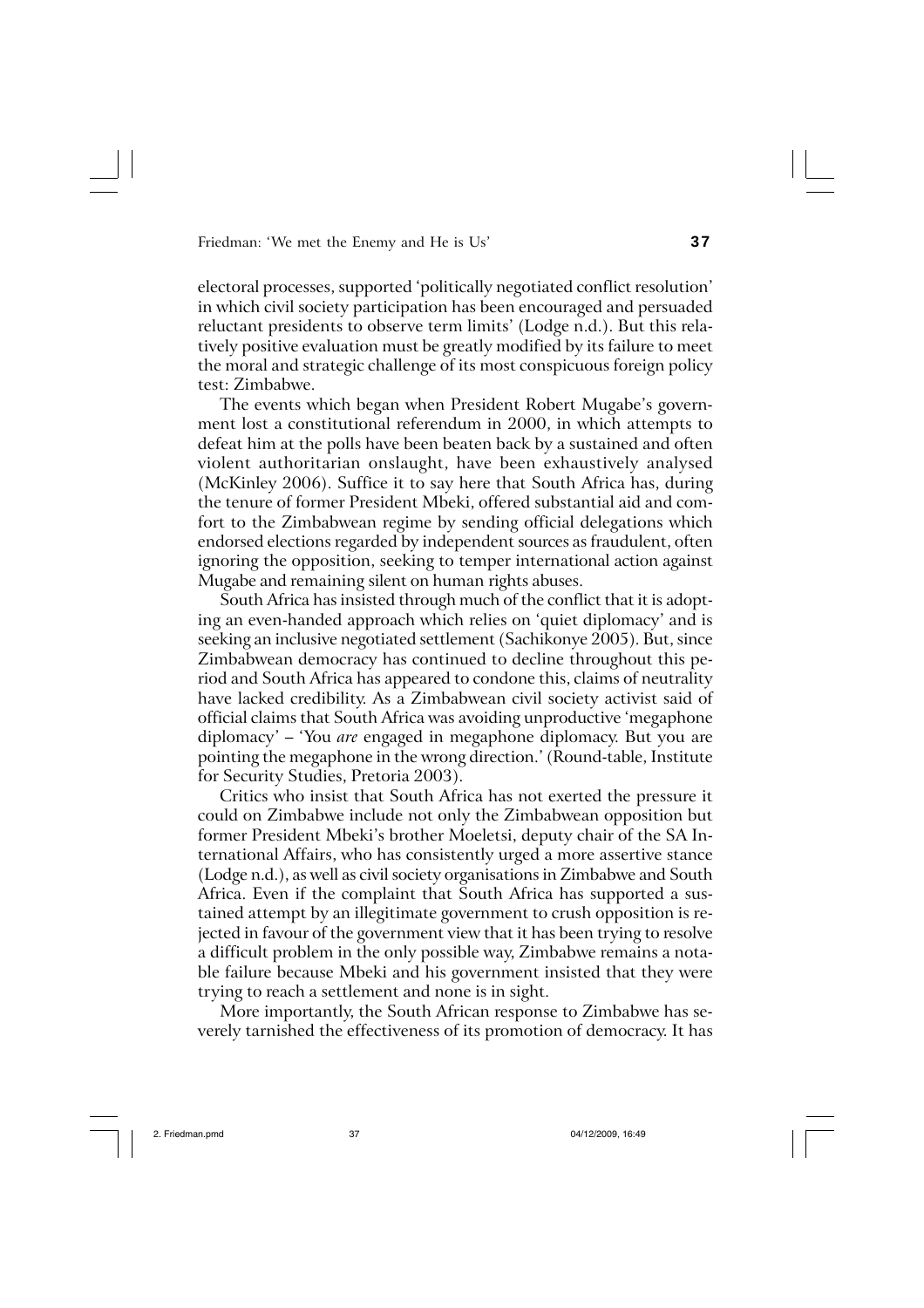created an impression of inconsistency and thus expediency (du Preez 2007) – South Africa may well not be able, after Zimbabwe, to return to more vigorous promotions of democracy of the sort it attempted in the second phase, even if circumstances seemed to warrant it, because this would raise obvious questions about why abuses were permitted in Zimbabwe but not elsewhere. In effect, the Zimbabwean response may have ensured that South African democratisation efforts will remain limited and conducted by stealth.

It is also possible that, because the response has been justified as a strategy to achieve an inclusive settlement, it may have damaged the credibility of this strategy too. If inclusive negotiation means condoning anything power holders do to the powerless, it is unclear what constraints it places on the former and what hope it offers the latter. While the inclusive style may still enjoy credibility in cases such as Burundi and DRC, where both power holders and challengers have access to arms and the one cannot be considered to be at the mercy of the other, they may now be discredited in cases in which citizens require protection from power holders who hold a monopoly on coercion. It may also weaken South Africa's already limited influence within the AU and SADC. A key weakness of the multi-lateral instruments South Africa has helped to shape is that they have never been used against Zimbabwe – they have, in reality, never been used against an incumbent government and have seemed to be designed to protect incumbents.<sup>1</sup> The impression that they are cosmetic or a means of shoring up existing power relations not only reduces their credibility among actors working for democracy, but among power holders who do not expect to be held to account by them.

Zimbabwe is, therefore, not simply a limited stain on South Africa's democratisation record. It severely compromises the credibility and strategic viability of its role as a democratiser. In essence, it appears to confirm that South Africa's role as a promoter of democracy is now largely limited to doing what power-holders will allow it to do.

# **The Manacled Giant? Explaining the Limits**

What are we to make of this experience?

One influential strain of analysis sees it as a reminder of the limits which face democracy promotion ambitions (Barber 2004; Lodge n.d.). In this view, the new South Africa made an energetic attempt to spread democracy but was then forced by reality to retreat into a more nuanced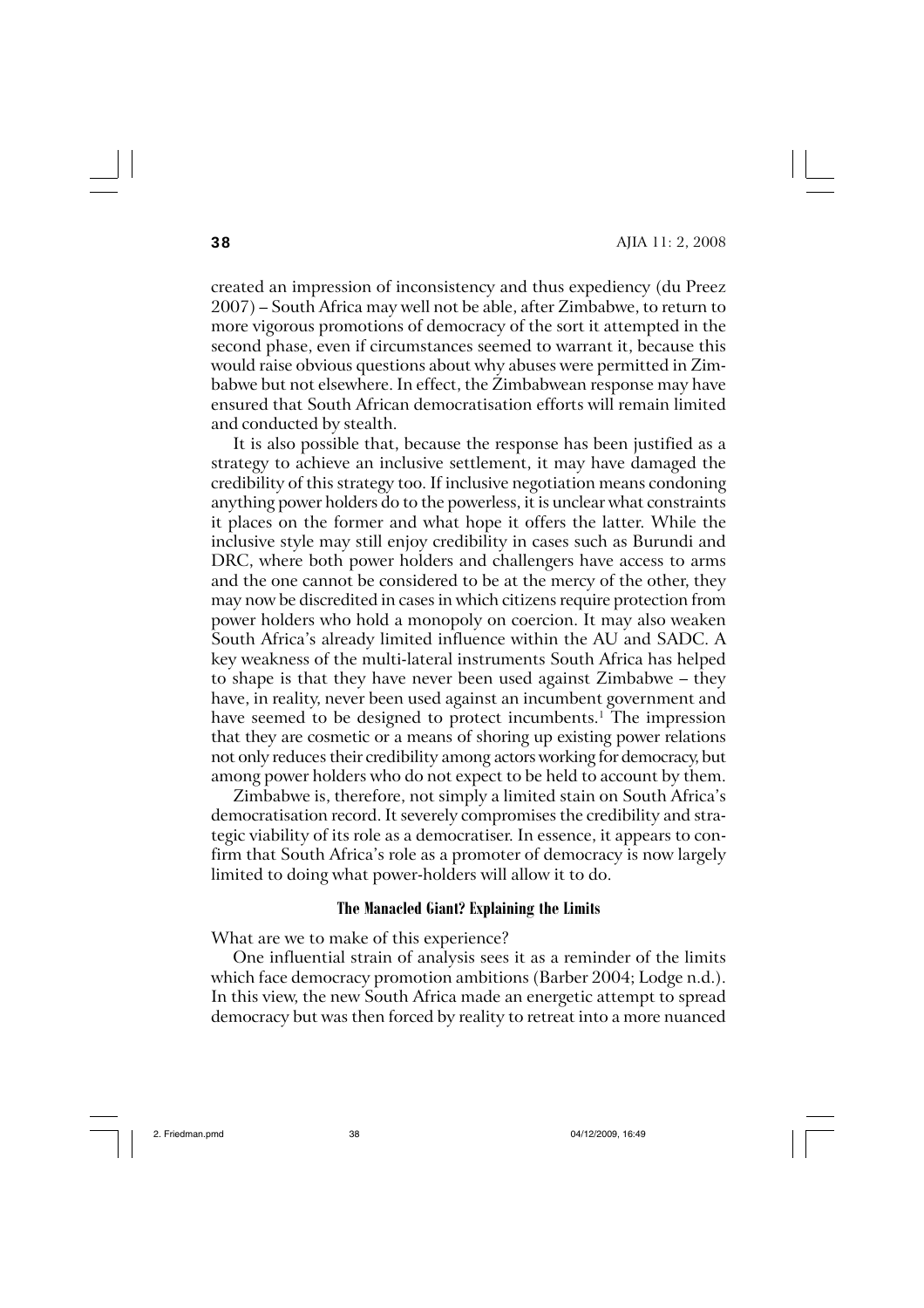stance which acknowledged the limits of foreign policy 'idealism', making significant concessions to a more sober 'realism'.

The evidence for this shift is said to be contained in a 1997 ANC discussion document (ANC 1997) tabled at its conference that year. While it repeated 'idealist' intentions, it placed 'at the top of the international agenda' developing a just and equitable world order and also added opposition to colonialism and neo-colonialism as a goal. This was seen as a dilution of the human rights commitment (Barber 2004:119). The document also, it is argued, scaled down the ANC's human rights ambitions, arguing that South Africa should not 'overestimate ourselves as a middle income country'. It cited the Nigerian case as an example of the dangers of acting alone and argued for action through multi-lateral bodies. This change, with an agreement on foreign arms purchases '(which) signalled new recognition … of the importance of military capability if South Africa was to exercise pan-African influence' signalled, it is argued, the emergence of a foreign policy which began to acquire consistent characteristics that were to endure into Mbeki's administration. Key features are a stress on multi-lateralism consistent with an embrace of a role as a 'middle power' and a 'self effacing posture on the continent' (Lodge n.d.).

Two aspects are crucial to this view. First, an assumed unity of purpose within the ANC. While divisions are at times mentioned in passing (Barber 2004:120), consensus on the need for the promotion of democracy and human rights is assumed. Second, policy is seen to evolve in response to external constraints. The chief obstacle to a more assertive and effective policy is external reality which moderates an 'idealist' consensus as an eager but inexperienced new government comes to learn that the world is not necessarily hospitable to energetic intervention in support of democracy.

In fairness, the pursuit of democracy in other countries is not purely an act of will: intervention faces daunting obstacles, generally and in Africa in particular. But, in South Africa's case, the domestic dimension was more important in shaping willingness to promote democracy and in limiting the inclination to do so more generally and vigorously. The ANC's commitment to democracy promotion was not unambiguous and nor was there necessarily consensus on its desirability. Because it locates the limits on democracy promotion purely in the external environment, the view discussed here misreads the dynamics which shaped South Africa's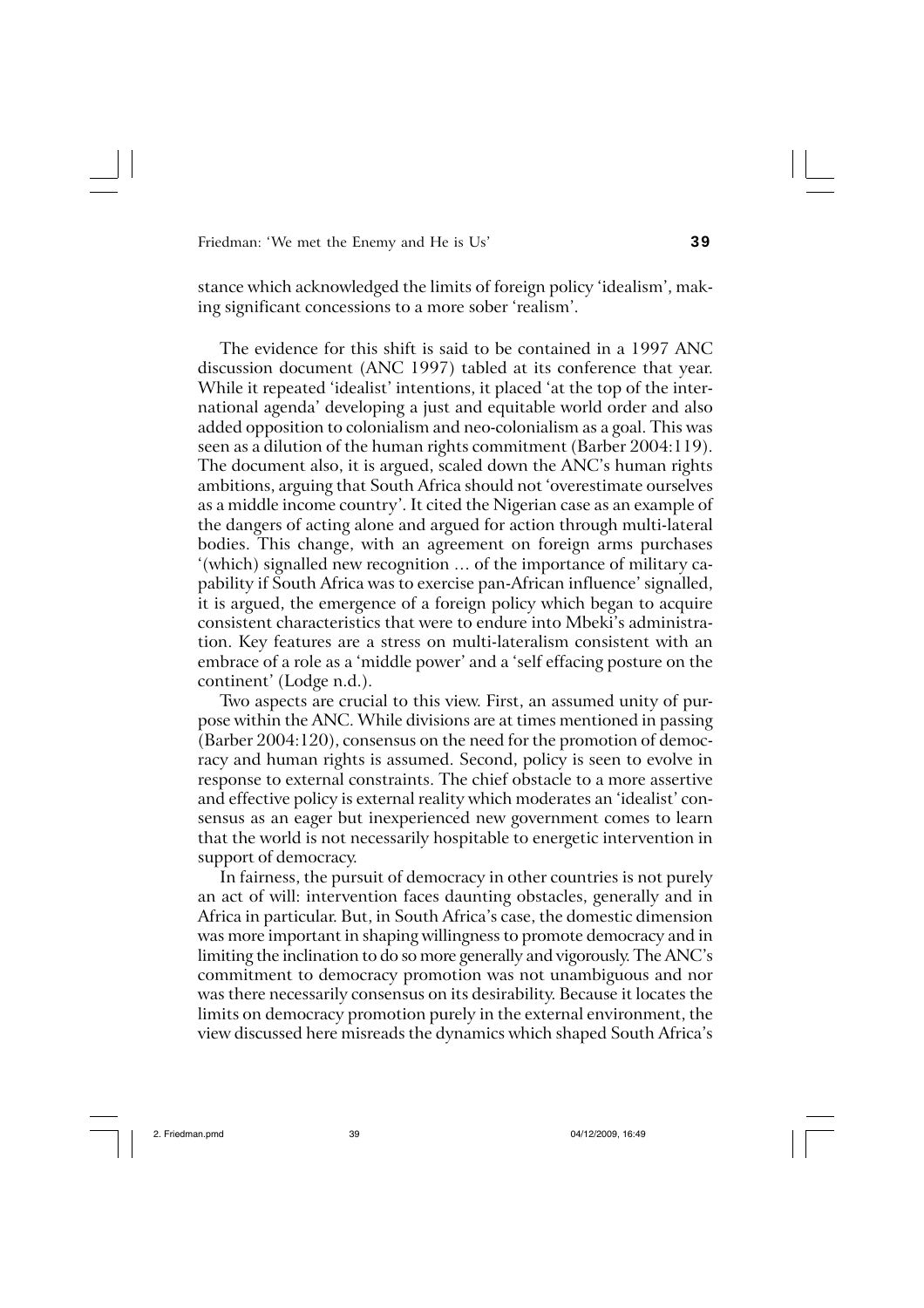policy and action. It cannot explain why responses which were widely seen as 'expedient' contradictions of the ANC's democracy and human rights commitment were evident before the Nigerian crisis indicated the limits of 'idealist intervention' – or why these approaches were also pursued in Asia where South Africa had never tried to promote democracy and can therefore not have abandoned idealism in the face of reality.

In Asia, the 'universality' which prompted Mandela to fete Suharto could hardly have been prompted by a chastening encounter with reality. Nor, although it followed the Nigerian events, could the decision in 1996 to recognise the People's Republic of China, which was not a democracy, rather than Taiwan, which had just become one. The ANC hoped to deal with both countries, but neither's democratic credentials were at issue: since Taiwan had contributed generously to the ANC's election expenses and the post-apartheid government's reconstruction programme, debate centred around the economic merits of the two relationships – where principle was raised in Taiwan's support, the rationale was again 'universality', not democracy (Barber 2004:106-108).

The account is further undermined by the fact that 'idealist' interventions such as Mandela's 1997 speech to SADC, Mbeki's 1998 speech satirising African autocrats and interventions to dissuade neighbouring presidents from seeking third terms followed the Nigerian events and that two of these interventions were attempted after the 1997 discussion document.

Nor, finally, do these analyses allow for diversity within the ANC on the merits of democracy promotion itself. Within Africa, the period before Saro-Wiwa's execution was marked by a sympathetic South African attitude to the military government – its foreign minister, Chief Tom Ikimi, was invited to visit Pretoria (Barber 2004:109) and used his time to lobby for his government. Delegations of 'academics' linked to the junta were hosted by the foreign affairs department.<sup>2</sup> This enthusiasm for 'constructive engagement' or tacit support for the junta did not emanate from Mandela – he was said to have been embarrassed by it (*Mail and Guardian* 22/11/1995). The architect, circumstantial evidence suggested, was Mbeki. He had been the ANC representative in Nigeria (Barber 2004:16) where he is said to have had contact with Abacha and other military figures. He took a lively interest in foreign affairs and was often seen by insiders as the 'real' foreign minister. And it was he who delivered the 1996 speech suggesting that Mandela had been 'set up' by the West. Policy on Nigeria was clearly not unanimous.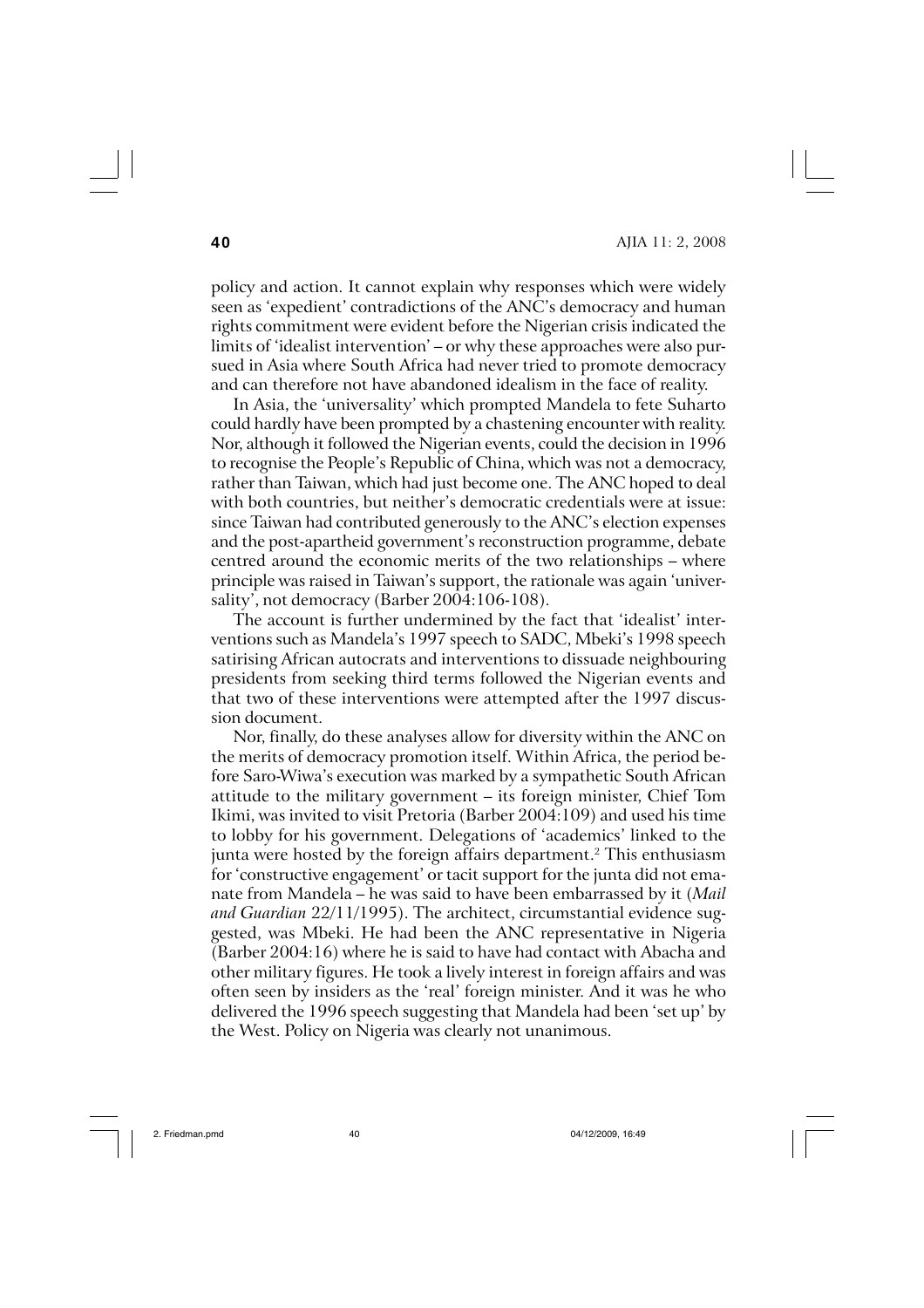Despite this, the 1997 document is presented as a unified ANC response to external complexity. A closer look invites a different view. Unlike other ANC and government documents on this question it offers a left-wing analysis of international realities, albeit a pragmatic one. While welcoming some consequences of the end of the Cold War, it adds:

the collapse of the Soviet Union had the effect of reducing international support for national liberation struggles, as well as the absence of space and support for developing countries to develop alternative economic and political policies relatively independently from the ideas set out by the Western capitalist countries (ANC 1997).

It sees a 'need to break neo-colonial relations between Africa and the world's economic powers'. And, while endorsing multi-party democracy, it observes that 'multi-party systems have been introduced in Africa in circumstances where other conditions have had the effect of weakening the capacity of governments to stop the explosion of ethnic war' (ANC 1997). It is of some importance that, when the document was drafted, the chair of the ANC National Executive's International Affairs committee was SA Communist Party general secretary Blade Nzimande (ANC 1997b).

This does not mean that the document was the ANC left's attempt to take over foreign policy. It could not have been published if the ANC leadership did not want it circulated and Nzimande was not the only person responsible for international policy. There are many continuities between it and other government and ANC policy pronouncements. And it does foreshadow some later foreign policy directions – a more active role in championing Southern concerns in world trade negotiations and a part in designing the AU.

But parts of the document take a stance unusual for ANC foreign policy documents before or after it. It is the one document at the time to warn of limits to multi-party democracy, and some of the approaches it advocates, such as 'the strengthening of party-to-party relations with progressive parties in the region and the continent' or 'cementing solidarity amongst the progressive forces in the world based on the principles of anti-colonialism, anti-imperialism and a democratic world order' have not been adopted. This suggests that it was not an announcement of a new direction but a proposal, some of which was ignored. This makes it the product of wrestling within the ANC, not only between sections of the movement but within them, not over how to promote democracy but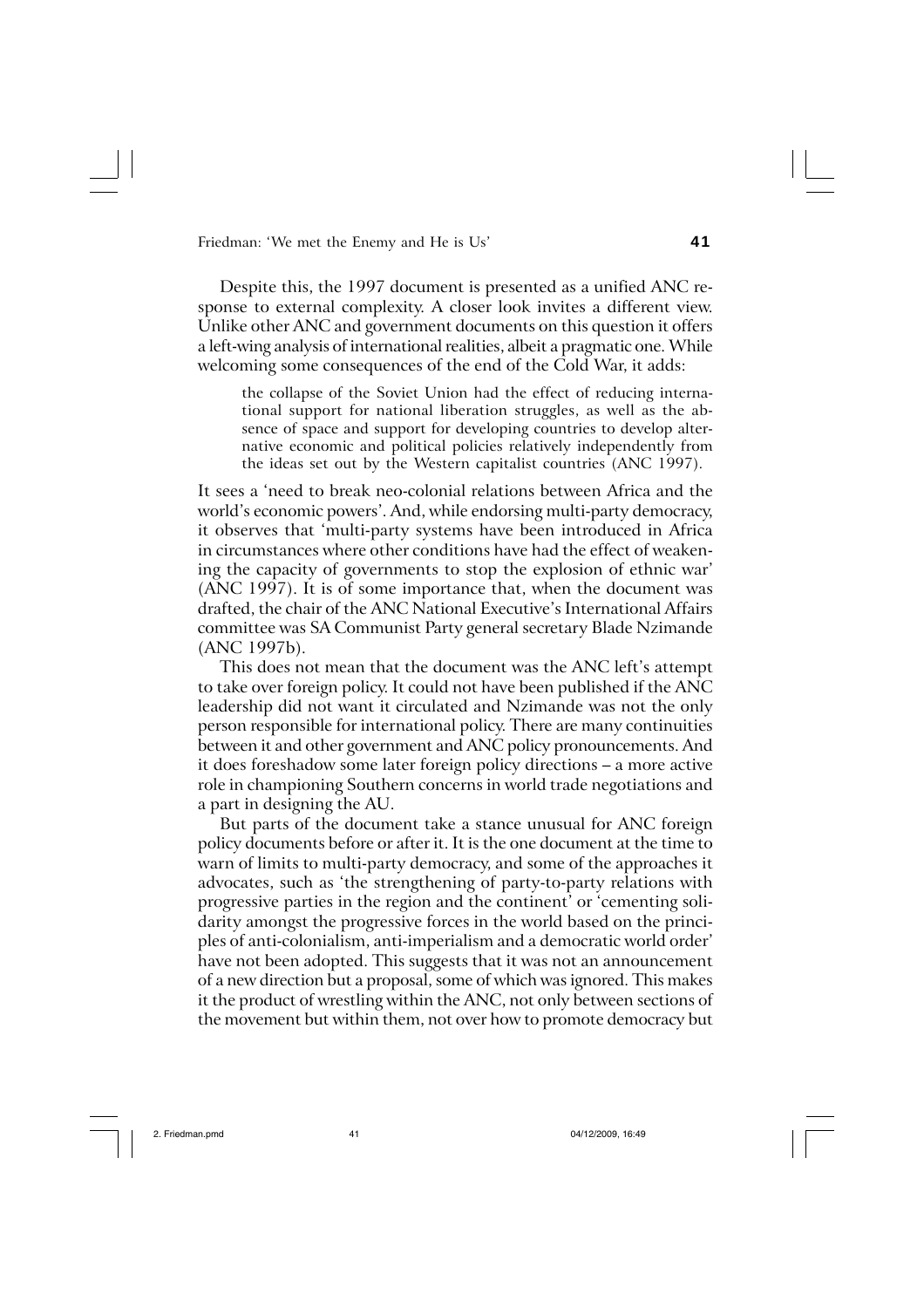over whether this should be a priority at all. And the fact that parts of it have proved influential and parts have not may be a product of the extent to which ANC thinking on these issues is fraught with ambiguities on whether to promote democracy as well as on how to do it.

Democracy promotion is an uncertain and complex undertaking (Carothers 1999) – in Africa, particularly so. It can invite resistance from threatened power holders (Carothers 2006). And, even where those in power do not overtly oppose it, they may be able to employ effective stratagems to ensure that 'democratisation' does not threaten them. Since democracy promotion inevitably entails incursions into Westphalian understandings of sovereignty, governing elites can insist that they are being subjected to the imperial attentions of meddling foreigners. They are helped by the reality that the line between democracy promotion and imperial imposition can be exceedingly thin (Kurlantzick 2004). Even where democracy promotion has the active consent of the governing elite, crafting appropriate interventions may often require an intricate understanding of local complexities well beyond those undertaking the intervention (Reitzes and Friedman 2001).

In Africa, these complexities are enhanced. Despite a seemingly dramatic movement towards democracy – 49 of its 52 countries held competitive elections between 1989 and 1997 (Bratton and van de Walle 1997) – substantive progress towards democratic regimes is uncertain. Electoral competition is often accompanied by authoritarian features: many of the continent's elites are adept at offering a semblance of democratic appearance while abrogating its substance (Joseph 1998). In several important cases, states remain fractured by deep-rooted conflicts – in some cases after elections whose results are disputed. And, in many African countries, the state is weak and largely insulated from the social pressures which might keep elites accountable to citizens (Mkandiwire and Soludo 1999; Clapham 1999). In these cases, plausible domestic partners able to advance democratisation are difficult to locate. South Africa's efforts have, therefore, been constrained by the complexities of the environment within which democracy promotion must be pursued.

For post-apartheid South Africa, intervention in support of democracy is particularly complex. The support of other African states was a key resource for the ANC during the 'struggle' period – states such as Nigeria lavishly supported the ANC's 1994 election campaign, prompting charges by the opposition that foreign policy was shaped by the ANC's 'electoral debts' (Sampson 1999:560). During this engagement, links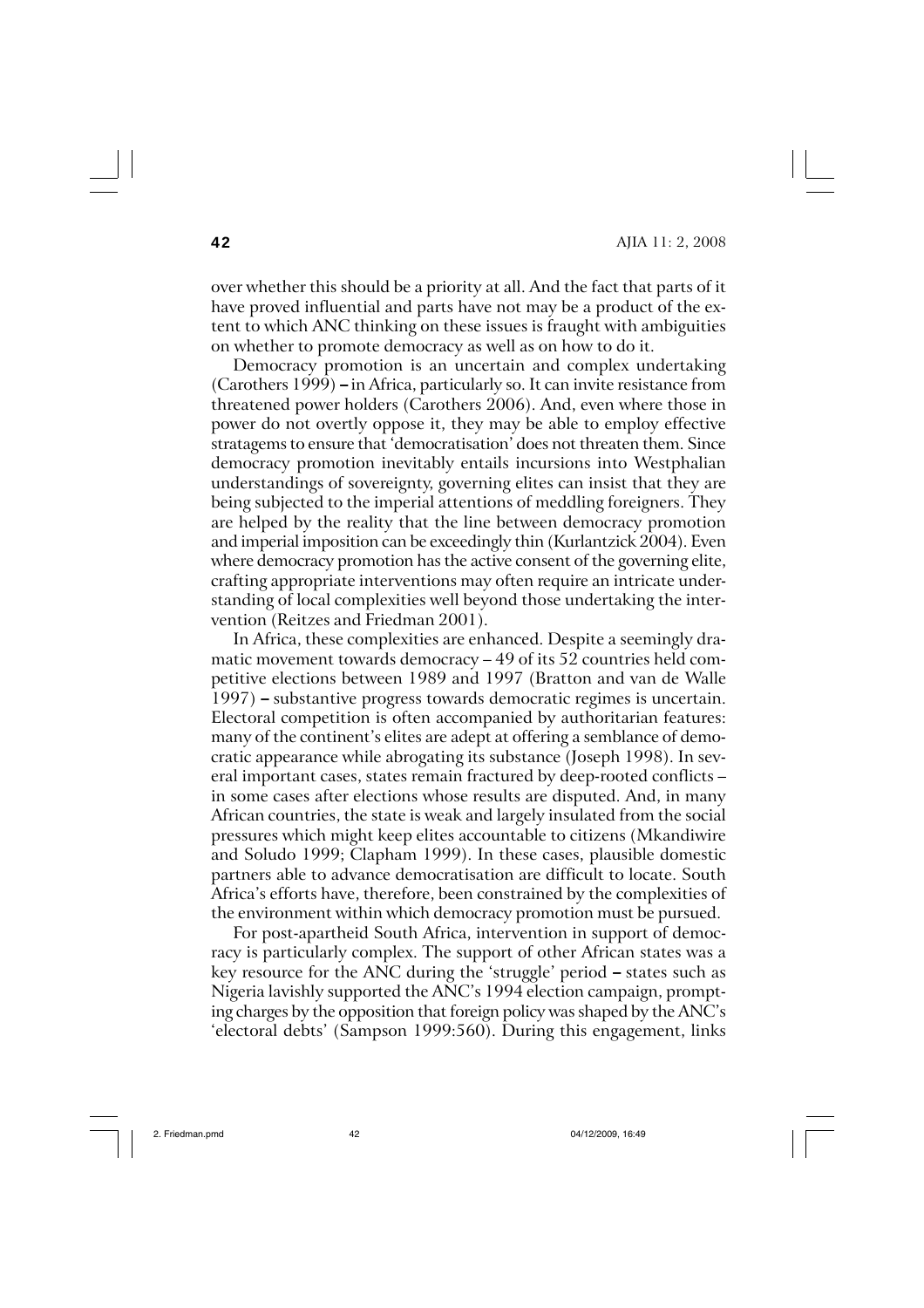were forged with African governing elites, making ANC leaders reluctant to do battle against leaders with whom they had worked for years. The fact that democracy was achieved by a negotiated transition rather than a military defeat of the *apartheid* order also offered autocrats a handy means of deflecting South African appeals to democratise by insisting that the post-apartheid government was a puppet of white interests: 'The bitter Nigerian response envisaged Mandela as the black leader of a white state – implying that his white officials … had led him by the nose…' (Barber 2004:115). Vulnerability to being portrayed as a servant of the white establishment may explain why, in the last year of the Mandela administration, Mugabe was able to isolate South Africa within the SADC when he felt threatened by it (Field 2003:360).

Some scholars and diplomats suggest that post-apartheid South Africa found itself in much the same position as Germany and Japan after World War Two – its democratisation did not outweigh its neighbours' memories of it as a domineering, expansionist, power. While there were expectations that the newly democratic state would play a benign role in the lives of its neighbours, energetic intervention would be portrayed as an attempt to revive past hegemony. This factor, coupled with fears of South African economic power, limit South African influence in Africa (Vale and Maseko 1998) – on democracy as well as on other issues. But, as important as these external constraints were, the key obstacles to effective democracy promotion by South Africa were domestic.

### **The Trojan Horse: Domestic Constraints**

Democracy promotion, like other foreign policy goals, is inevitably filtered through a domestic political lens which constrains and shapes policy.

The 'realist' notion that states always seek to act in their own interests (Walz 1959) has, therefore, been criticised for viewing the state as a 'unitary' actor which harbours only one conception of its interests. By contrast, models such as Robert Putnam's theory of the two-level game (Putnam 1998), which analyses international bargaining as the outcome of an interplay between the domestic and the external, stress the role of domestic interest group conflict on international behaviour. This is not the place to discuss models for understanding the domestic dimension of foreign policy (Friedman 2005). Suffice it to say that there is a vital domestic dimension to democracy promotion which often makes it the subject of heated contest in democracy promoting countries (Youngs 2006). Accounts of democracy promotion which ignore the crucial role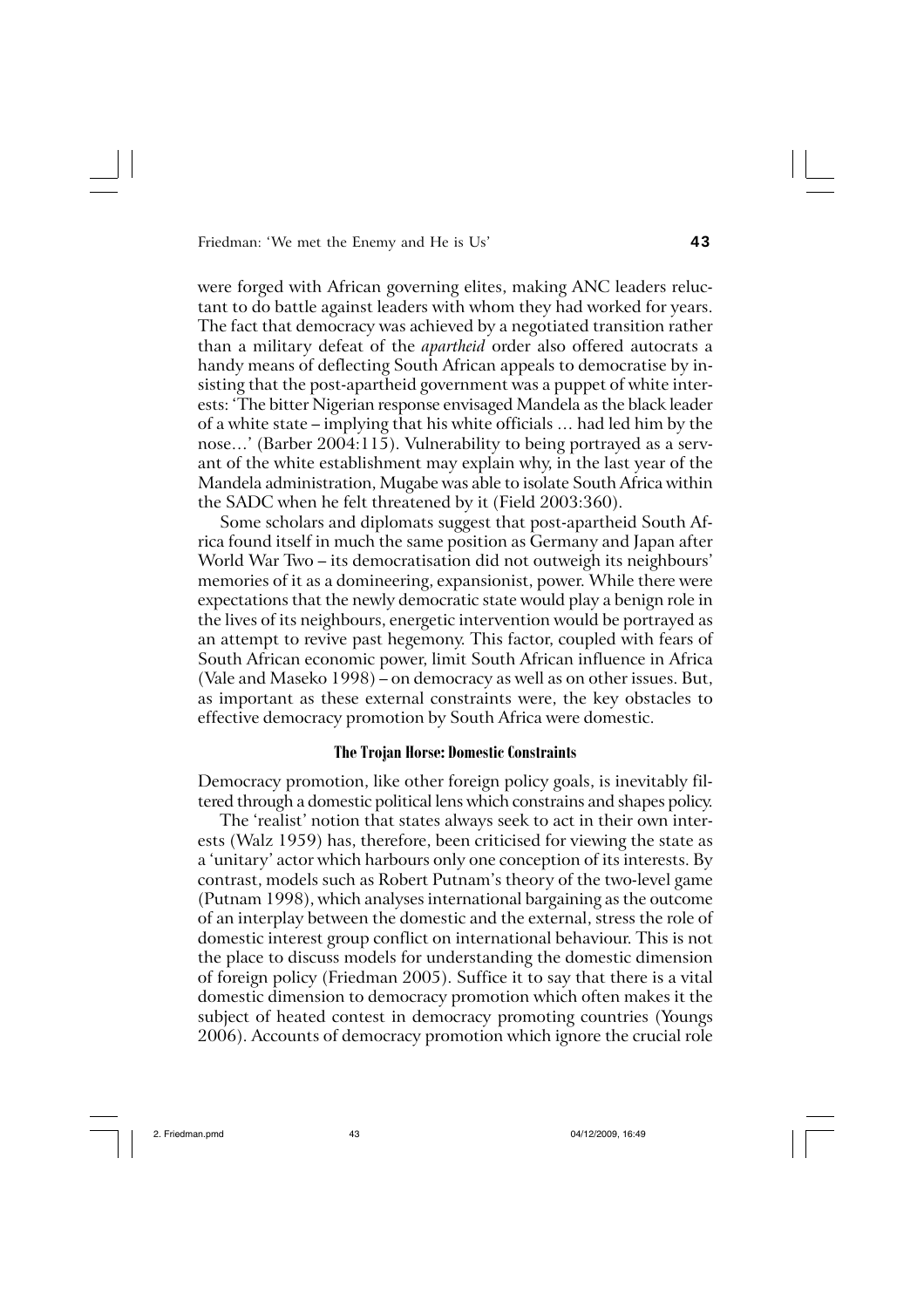of ambiguity and contest in the democracy-promoting country – and therefore assume a coherence and consensus on what is to be done if not on how to do it – are likely to offer a misleading picture. The South African case illustrates this.

# *Promoting What?*

Contrary to conventional wisdom, ensuring that Africa becomes democratic is not a core concern of the post-apartheid government.

This does not mean that the ANC in government has turned its back on its 'freedom struggle'. It has remained true to it, for the fight against *apartheid* was not primarily a struggle for democracy but for majority rule: a seminal history is, appropriately, not called an account of the 'Black Man's Struggle for Democracy' (Roux 1964). The ANC and its allies were not unsympathetic to democracy. But the primary rationale of the 'struggle' was 'national liberation' – the freeing of black people from racial minority rule (Johnson 2003). Democracy and human rights were invaluable tools in that 'struggle' and this ensured a more enthusiastic commitment to democracy than might have been expected after a brutal conflict. But they were means, not ends. Similarly, South African democracy is not a product of a fight for democratic freedoms but of a balance of power which ensured that majority rule would be achieved by negotiating a liberal democratic constitution (Friedman 1995).

This concern with racial subjugation did not end when apartheid fell. Post-apartheid politics have been underpinned by a pervasive theme often not stated overtly: whites expect a black government to fail and the leaders of that government know they do.3 It is, therefore, a key preoccupation of much of the new governing elite to show that black people can govern an industrialised society (Friedman 1993; Friedman 2004). The chief concern of post-apartheid governance has not been to deepen democracy or pursue growth but to prove white prejudices wrong by showing that black people can govern.

This also clearly underpins understanding of engagement with the rest of Africa. Mbeki's 1998 speech poking fun at Africa's failure to get its house in order looks at the continent through the eyes of the citizens of Dead Man's Creek, Mississippi, who are told that an African Renaissance has begun, removing them from the obligation to pay for intervention in Africa, but discover, through news bulletins, that nothing on the continent had changed (Mbeki 1998). African leaders are thus behaving in ways which ensure that white, Western people have a low opin-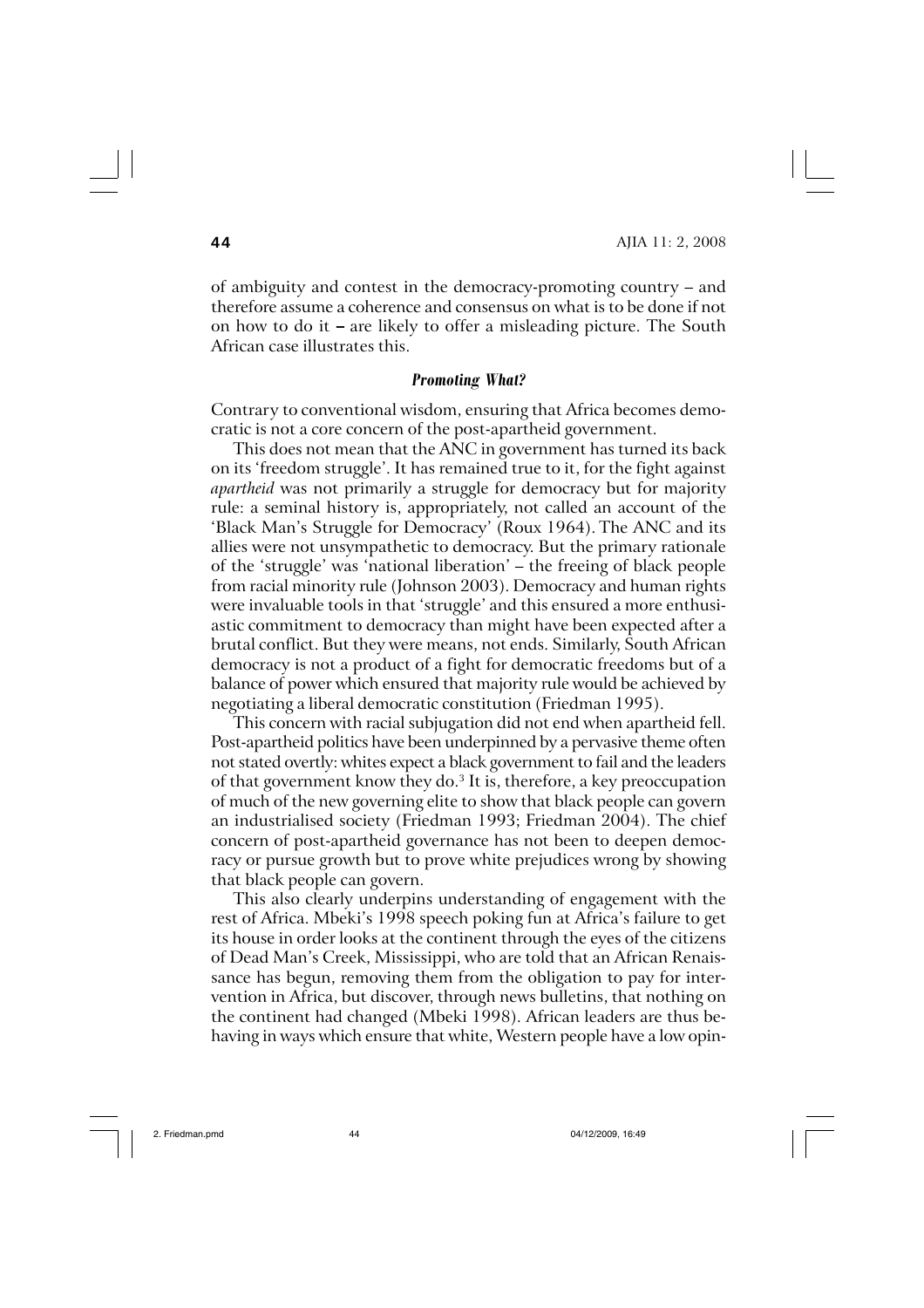ion of them. The key objective of South African strategy in Africa is a continent which can win respect by becoming the kind of place which bigots believe it can never be: democracy is embraced as a means to this end. It is significant for example that the Nepad document devotes only two pages out of 59 to discussing the details of its democracy and political governance initiative (Nepad 2001:17-19).

This explains the patterns described here far more plausibly than the notion of an enthusiastic democratiser running up against unpleasant realities. If South Africa's democracy promotion is situated within a concern to refute international prejudice, some of the ambiguity and unevenness can be understood. Is the goal better served by ignoring or defending democratic deficits in Africa because they can only enhance white Western prejudice – or by highlighting them in the hope of changing them? The answer is both, depending on circumstances and context. In Zimbabwe, the former prevails, for the conflict is the only one discussed here in which criticisms of government behaviour are closely tied to race; Europe and America are often accused of highlighting violations in Zimbabwe because white farmers have been among the victims in that country (Nzimande 2006). It is far easier to see criticism of Mugabe as a pandering to bigotry than a similar response to Nigeria or Lesotho.

Nor should the tendency to cloak democratisation in developmental and technical garb – or to present it as a by-product of conflict resolution – be seen purely as a manoeuvre to seduce authoritarians into democratisation. South Africa promotes inclusive settlements and urges the adoption of democracy as part of a wider attempt to enhance the effectiveness and international credibility of African states because it sees democracy as a means to a wider end. The approach is less a response to external realities as an expression of the South African governing elite's understanding of Africa's needs and challenges.

The attempt to 'export' the South African model of conflict resolution and democratisation is also consistent with this concern. One symptom of the desire to refute prejudice is an elite preoccupation with South Africa as a source of 'world class' contributions which demonstrate Africans' ability to enrich humanity – anything from the post-1994 constitution to financial services may be presented as 'world class' to show what the country has to offer (Friedman 2005b). Exporting a model of conflict resolution is one further way of demonstrating 'world class' status.

That South Africa's desire to encourage democracy is part of a wider concern to restore black African self-esteem does not devalue it. But it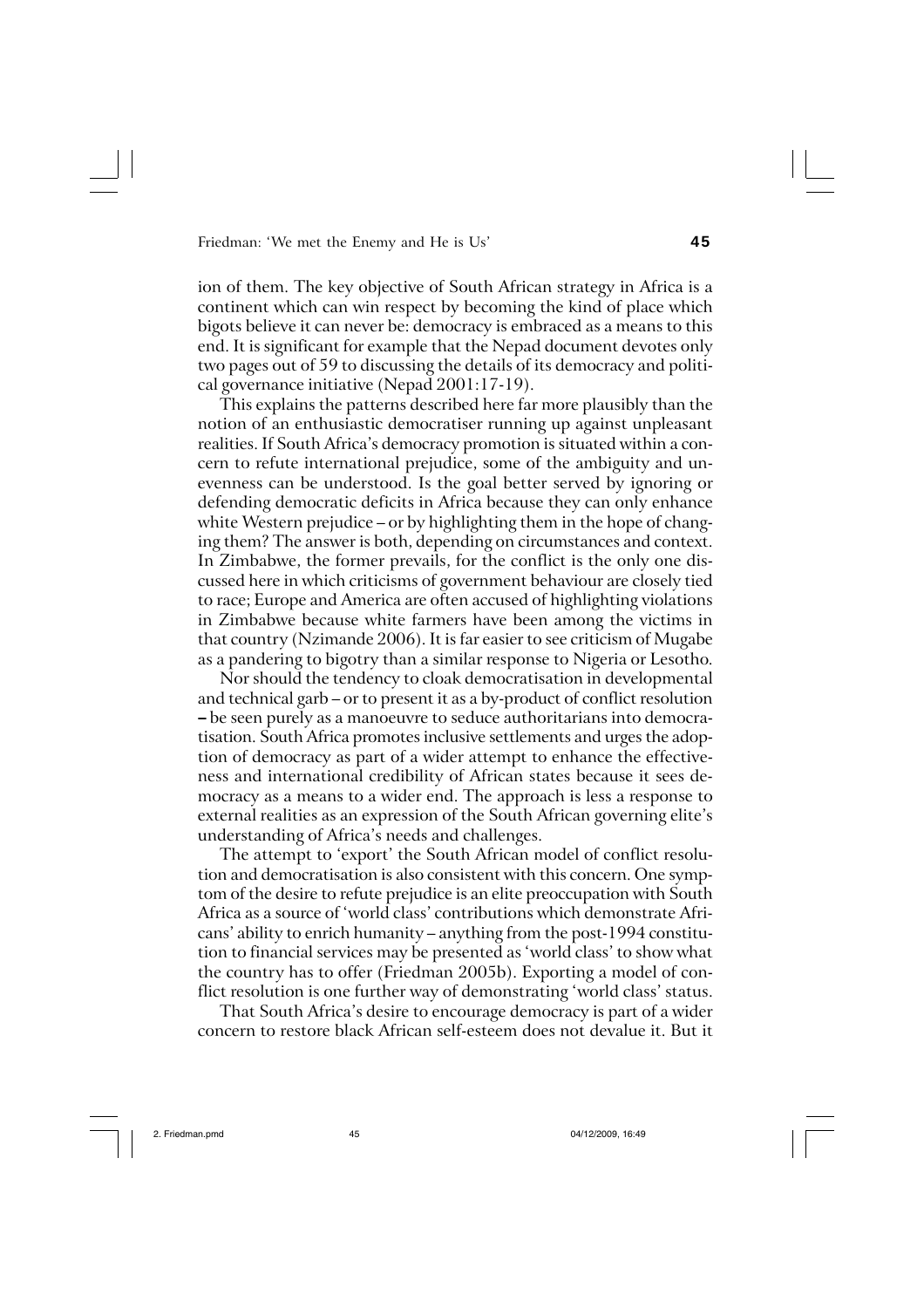does introduce dilemmas, ambiguities and contradictions which explain the different trajectories it has taken and the varying perspectives towards it within the ruling elite. At times, differing strategies and views have existed side-by-side – in the same policy documents or in the approaches of the same politicians. This has less to do with confusion than with the reality that the pursuit of democracy has to be weighed against other goals to which it is subordinate.

A full understanding of South African democracy promotion requires that this factor be combined with the paradoxical insularity of South Africa's international interventions.

## **Promoting or Projecting?**

Assumptions that South Africa is committed to a coherent project of promoting democracy elsewhere are also partly based on a misapprehension of its elite's relation to the world.

For decades, the contending forces in South Africa were locked in a battle which was often played out in the world arena: winning world support was a key component in the strategies of the *apartheid* government and the ANC (Thomas 1996). The negotiation process which ended *apartheid* was, during much of the first two years of the 1990s, playing as much to a foreign audience as a domestic one. International influence was significant in shaping negotiating positions (Landsberg 1995). This dynamic forced the ANC into a diplomatic role which it performed with great effect, raising expectations that foreign policy would be the arena in which it would perform most proficiently in government.

But the concern for engagement with the world during the *apartheid* era was, in an important sense, illusory: relations with other states and actors was about *apartheid* and nothing else. A key preoccupation of the *apartheid* government was winning international legitimacy (Mills and Baynham 1994). The ANC's international role was to deny it that: so central was this focus that, for much of the exile period, guerrilla war, dubbed 'armed propaganda' by the ANC leadership, was designed more as a diplomatic weapon than an instrument to overthrow the white-ruled state (Lodge 1984). As its campaign to win support for the anti-apartheid 'struggle' gathered momentum in the West, this required that it remain fairly bland on international issues for fear of antagonising major powers.

While the international context was strongly embedded in the consciousness of whites and blacks, it was so only in the context of *apart-*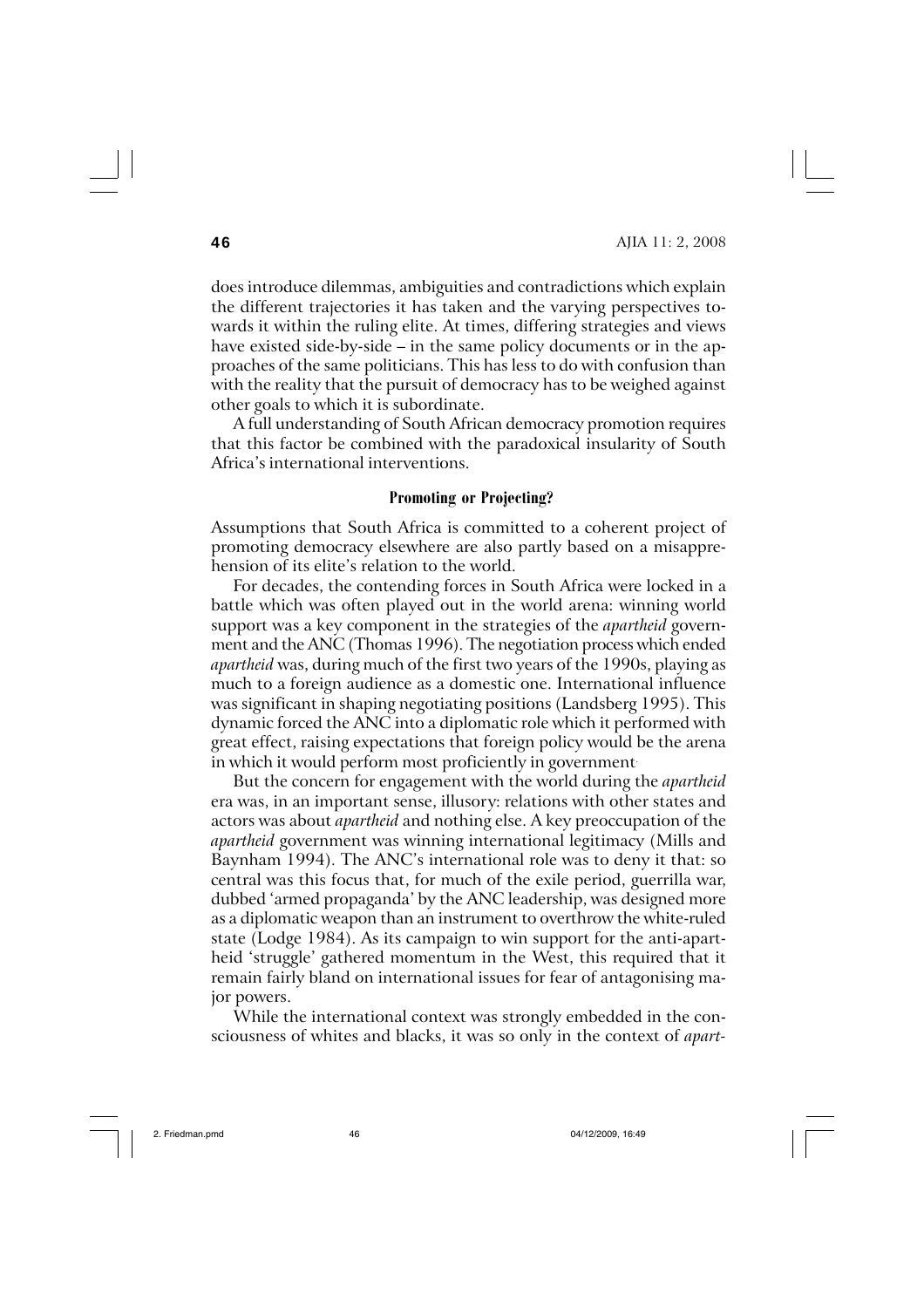*heid*. Within the resistance tradition of which the ANC was part, world opinion was seen, excessively at times, as a key to freedom. One of the earliest responses to segregation by the Western educated leaders who founded the ANC was to send a delegation to London to request the British king to intervene on behalf of his black subjects (Roux 1964:110); petitioning the colonial authorities was a central theme in ANC strategy until the 1940s. Nor was reliance on external influence restricted to the elite: in 1921, Wellington Butelezi, a herbalist and preacher, rallied a mass movement by promising that black Americans would arrive in aeroplanes to free black South Africans (Roux 1964:140-141). The reliance on external intervention was an expression of real or perceived powerlessness which remained a crucial element of resistance strategy into the 1990s. In exile, the ANC established diplomatic missions throughout the world and was afforded a presence in significantly more countries than the *apartheid* government (Evans 1996). Its aim, however, was single-minded – to win support for the fight against *apartheid*.

There was, therefore, much interaction with the world – but the goal was not to establish what South Africa could do for the world but what the world could do for South Africa. 'This forced the ANC … to develop a narrow and highly parochial view of the world' (Diescho 1996:11-12). The oft-stated expectation that a movement which had made human rights virtually its *raison d'etre* during the *apartheid* period would champion this cause vigorously after defeating the system might have made good polemics, but was faulty analysis. A stress on seeking resources to sustain the post-apartheid order was a continuity, not an inexplicable departure from tradition.

Again, this explains key aspects of the democracy promotion agenda, in particular the complaints of expediency. 'Universality' can also be traced back to a desire to get on with anyone who has anything to offer South Africa, whatever their human rights record. Asked in 1990 for his response to human rights abuses in other countries, Mandela replied: 'Our attitude to any country is determined by (its) attitude .... towards our struggle' (ABC *Nightline* 21/6/1990). For the ANC, apartheid was not simply a human rights issue – it was *the* human rights issue. The highest form of human rights commitment was, therefore, opposition to apartheid. Domestic human rights performance was, in comparison, unimportant.

This raises the possibility that one spur for democracy promotion was not 'idealist' concern but a desire to impress trading partners and

2. Friedman.pmd 47 47 04/12/2009, 16:49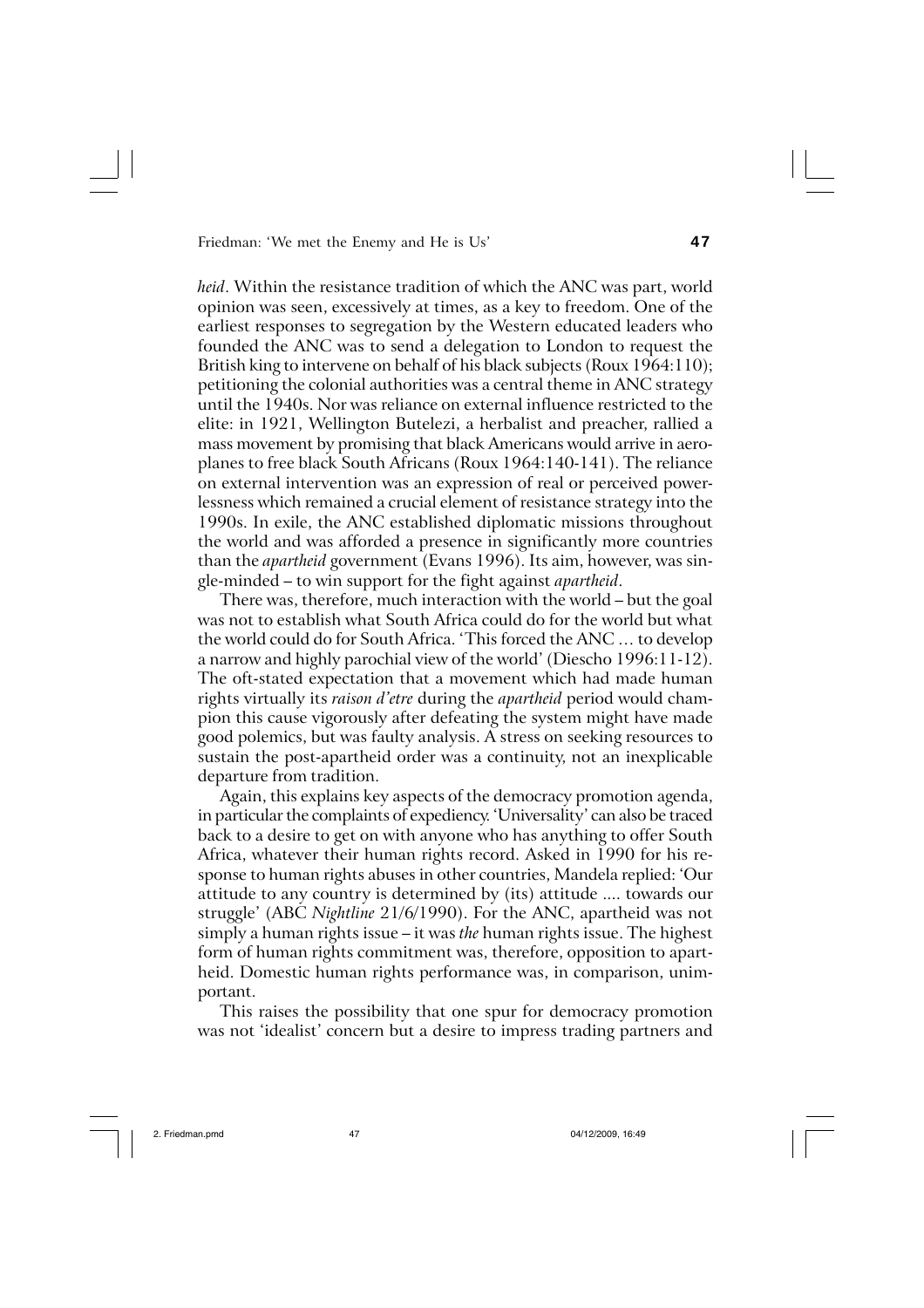**48** AJIA 11: 2, 2008

sources of investment. Certainly, an emphasis on 'selling' the new democracy to investors and trading partners – one foreign service cadet complained that he felt he was being trained to become a 'global hamburger salesman (Exchange, Foreign Service Institute 1995) – was a key feature of early post-apartheid foreign relations. The inward looking nature of outward relations made it possible to view a scramble to persuade anyone with money to direct it towards a new South Africa not as a compromise with democracy but a means of promoting it since the growth of post-apartheid South Africa was the ultimate contribution to democracy and human rights. Democracy promotion could be, partly, another means to that end.

As the end of apartheid has become distant, this influence may seem to have diminished – 'self-effacing' democracy promotion is unlikely to help investment. But the domestic focus persists, most notably in responses to Zimbabwe. The conflict is one between a 'liberation' party which is seen to have won independence for its country and a trade union-led civil society movement. While the ANC leadership has achieved electoral dominance, a significant check on its power and challenge to its leadership is the Congress of SA Trade Unions (Cosatu), ironically an ANC ally, and a range of civil society organisations (Friedman 1999). While speculation that Cosatu might form a worker's party to challenge the ANC is unlikely to be vindicated (Harvey 2002), this possibility clearly weighs on the minds of ANC leaders. It is, therefore, perhaps significant that, when a senior official in the Presidency was asked at a confidential meeting why South Africa seemed cool towards the Zimbabwean opposition, he replied that it was led by trade unionists who were never equipped to run countries (Discussion March 2004). The obvious implication is that the Mbeki administration saw the idea of a trade union-led civil society coalition unseating a 'liberation' party as a precedent unhelpful to South Africa's development. What the Zimbabwean conflict may say about South Africa was far more important than what South Africa might say about the conflict.

This issue would not arise if the future of South African democracy seemed largely settled. Inevitably, it is not. Only fifteen years after a severe conflict in which none of the parties saw democracy as an end in itself, its future and merits are still in doubt. This, with South Africa's 'inward outwardness', means that promoting democracy elsewhere will inevitably be filtered through a response which keeps a weather eye on the implications for South Africa's own prospects. And it may well be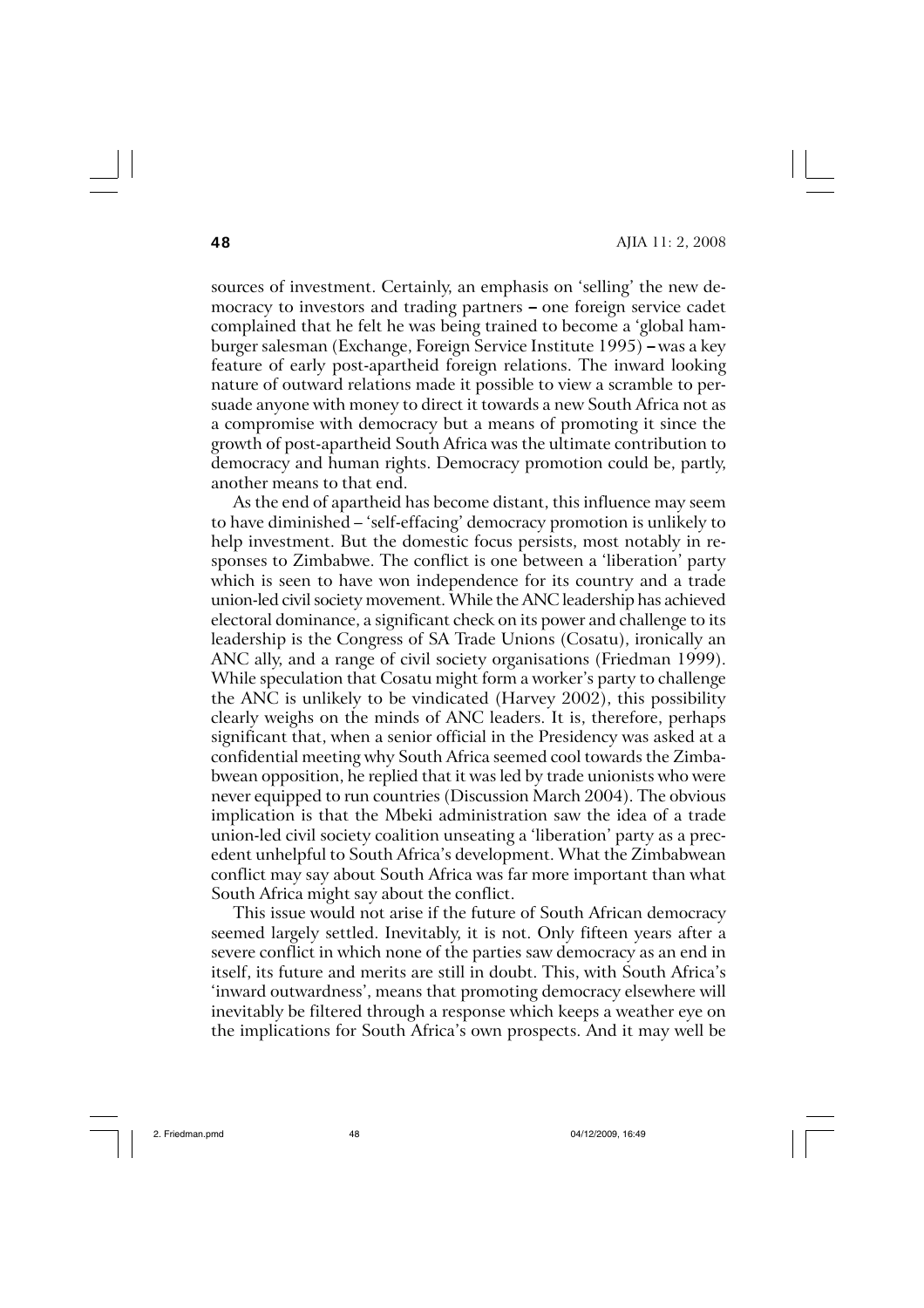that a 'self effacing' approach, in which the democratisation burden can be shared and subsumed into other objectives, best fits the circumstances of a new elite uncertain of the future of the society which it governs. If South Africa's current power holders were more certain of its prospects, they may have clearer ideas of what they would like to promote elsewhere.

# **Conclusion: What can be Learnt?**

Does South Africa's experience say anything about the circumstances of one country at one time or does it have a more general application?

While the case has unusual features, it does have more general application. It warns against expecting a coherent approach from states whose democracy is far from established and who will inevitably filter their role abroad through their own ambivalence and uncertainty about their future. But, more generally, it warns against too sanguine a view of the capacity of states to promote democracy elsewhere – not only because the external constraints are very real but also because the attempt will be filtered through domestic concerns which ensure that democracy promotion may say as much about the frailties, ambiguities and dilemmas of the promoting country as it does about those among whom it is to be promoted.

This does not mean that claims by states, including those which are newly democratic, to be promoting democracy in other states should be discounted – even South Africa's modest, sometimes incoherent and often ineffective strategy has achieved democracy in Lesotho and the possibility of inclusive government in Burundi and DRC. And its influence on Nepad and the AU, while not apparent in concrete action yet, may still bear fruit, subtly constraining autocrats. But it does mean that the already sobering realisation that democracy promoting countries may be constrained from effectiveness by inadequate knowledge and a need to co-exist with 'targeted' governments must be complemented by a recognition of the key role of domestic preoccupations in further limiting the possibilities of democracy promotion.

## **Notes**

1. In 2002, the AU initially refused to recognise Madagascar's President, Marc Ravalomanana, who defeated incumbent Didier Ratsiraka after the Supreme Court declared him the lawful winner. His opponents insisted that this manner of winning was 'unconstitutional' and therefore violated the AU's ban on recognising governments who attain power unconstitutionally. Even after his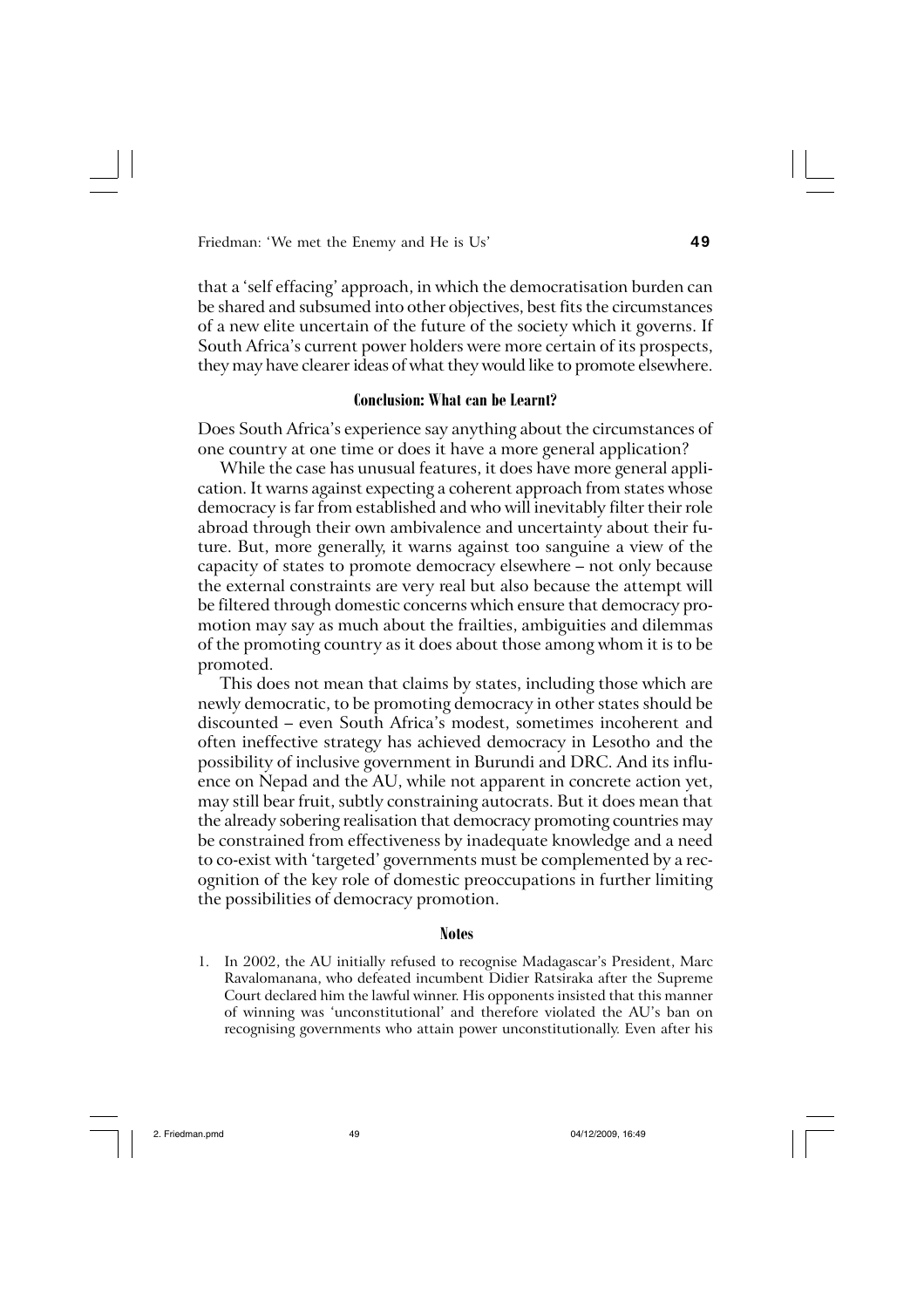victory was recognised by all parties, the AU ban stood. While it was later lifted, it was seen as evidence that provisions which appeared to entrench democratic principle were being used to protect incumbents. Afrol News 'Madagascar returns to normalcy without Africa' 11/7/2002 http:// www.afrol.com/News2002/mad042\_au\_reconciliation.htm

- 2. The author was director of a research institute at the time. It was contacted by the Department of Foreign Affairs and asked to meet a delegation from a Nigerian research institute. Most members of the delegation held military rank and we were informed by Nigerian exiles that they were closely linked to the Abacha government.
- 3 The attitude is not restricted to South African whites. A (white) mining executive tells of visiting fund managers in North America and Western Europe in an attempt to raise investment capital. His and his colleagues' pitch consisted largely of references to healthy economic fundamentals and progress in resolving conflicts. 'But you have a black government' many of his audiences responded. Discussion, senior mining executive, 1995.

#### **References**

- Aardt, M. van, 1996, *'*A Foreign Policy to Die For: South Africa's Response to the Nigerian Crisis'*, Africa Insight,* 26(2), pp. 107-119.
- Adams, G., 2005, *Sinn Fein President Gerry Adams at SAIIA,* SA Institute for International Affairs http://www.saiia.org.za/
- Adebajo, A., 2006, *The Pied Piper of Pretoria,* Human Sciences Research Council, April www.hsrc.ac.za/research/programmes/DG/events/20060411\_adekeye\_adebajo.pdf -
- African National Congress, 1994, *Foreign Policy Perspective in a Democratic South Africa*, Johannesburg: ANC, December http://www.anc.org.za/ancdocs/policy/ foreign.html
- African National Congress, 1997, 'Developing a Strategic Perspective on South African Foreign Policy', *South African Journal of International Affairs* Vol. 5 No. 1, Summer, pp.170-184.
- African National Congress, 1997b, 'Section Four: Activities of the National Executive Committee', *50th National Conference Documents* http://www.anc.org.za/ ancdocs/history/conf/conference50/sg4.html
- Barber, J., 2004, *Mandela's World: The International Dimensions of South Africa's Political Revolution* 1990-1999, Oxford: James Currey; Athens: Ohio University Press; Cape Town: David Philip.
- Bratton M. and N. van de Walle, 1997, *Democratic Experiments in Africa: Regime Transitions in a Comparative Perspective,* Cambridge: Cambridge University Press.
- Carothers, T., 1999, *Aiding Democracy Abroad: The Learning Curve,* Washington DC: Carnegie Endowment for International Peace.
- Carothers, T., 2006, 'The Backlash Against Democracy Promotion', *Foreign Affairs*, March/April.
- Clapham, C., 1996, *Africa and the International System: The Politics of State Survival*, Cambridge: Cambridge University Press.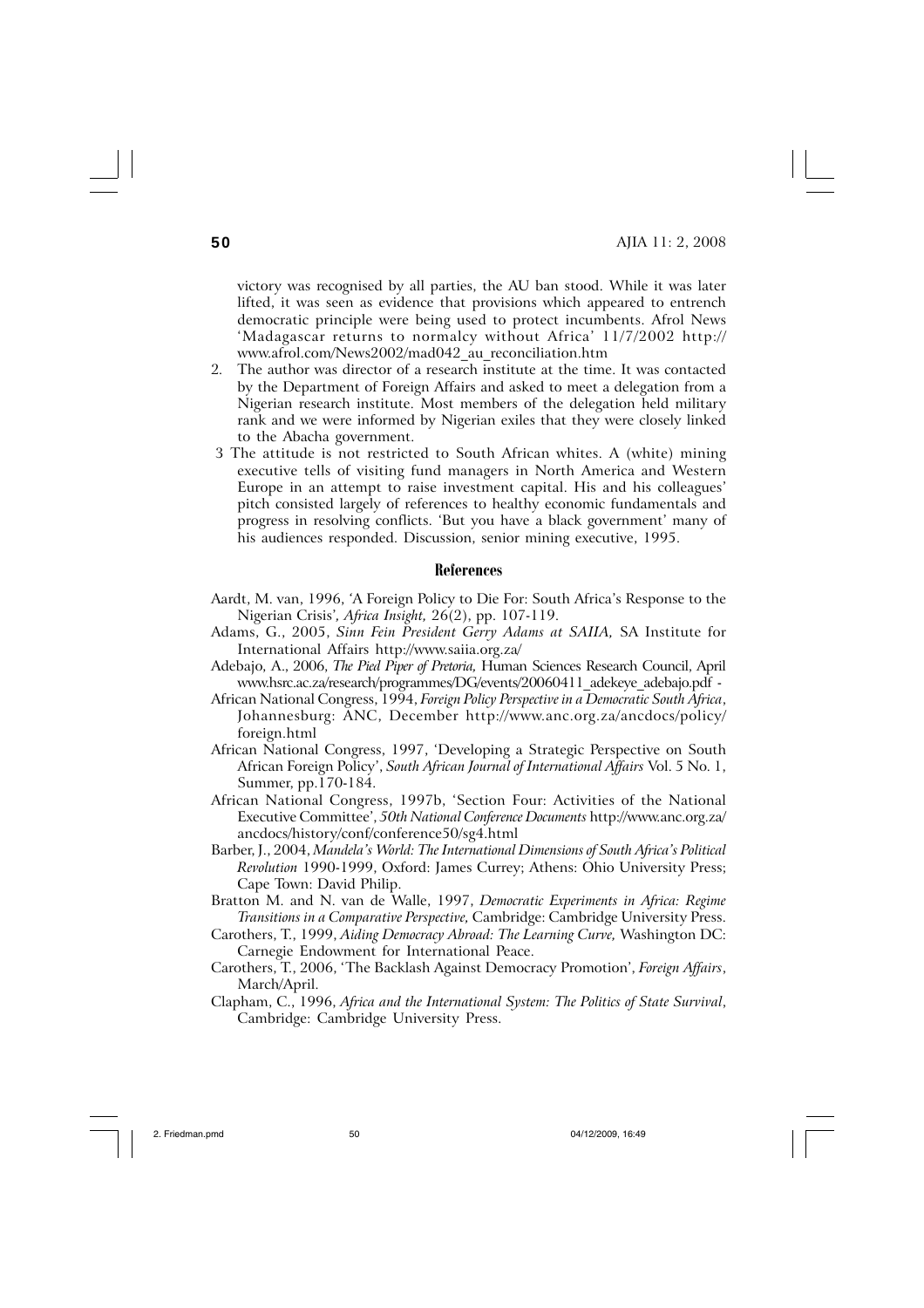- Daniel, J., 1995, 'The GNU's Foreign Policy Initiatives and Responses' in C. Landsberg, G. le Pere and A. van Nieuwkerk (eds.), *Mission Imperfect: Redirecting South Africa's Foreign Policy*, Johannesburg: Foundation for Global Dialogue/ Centre for Policy Studies.
- Department of Foreign Affairs, 2006, 'Democratic Republic of Congo (DRC) Peace Agreement' Proceedings of the National Assembly: Questions to the President of the Republic of South Africa, Thursday 18 May ://www.dfa.gov.za/ docs/2006pq/pqp10.htm
- Diescho, J., 1996, *The Limits of Foreign Policy Making in South Africa,* Pretoria: Unisa Press.
- Du Preez, M., 2007, 'Take a stand on Zimbabwe now', News24.com 04/04 http:/ /www.news24.com/News24/Columnists/Max\_du\_Preez/0,,2-1630- 2148\_2093436,00.html
- Evans, G., 1996, 'South Africa in Remission: The Foreign Policy of an Altered State'*, The Journal of Modern African Studies*, Vol. 34, No. 2 (Jun.), pp. 249-269.

Evans, L.H., 1993, *South African Foreign Policy and the New World Order*, Pretoria:

- Institute for Strategic Studies, Pretoria University, Paper 4.
- Field, S., 2003, 'When Neighbours Stray: Political Implications for the SADC Region of the Situation in Zimbabwe' in K. Colvard and M. Lee (eds.) Unfinished Business: The Land Crisis in Southern Africa, Johannesburg: African Century Publications.
- Friedman, S., 1993, (ed.) *The Long Journey: South Africa's Quest for A Negotiated Settlement*, Johannesburg: Ravan Press.
- Friedman, S., 1995, 'South Africa: Divided In a Special Way' in Diamond, L., J. Linz, and S. M. Lipset (eds.), *Politics in Developing Countries*, Lynne Rienner.
- Friedman, S., 1999, 'No Easy Stroll to Dominance: Party Dominance, Opposition and Civil Society in South Africa' in H. Giliomee and C. Simkins (eds.) *The Awkward Embrace: One-Party Domination and Democracy*, Amsterdam: Harwood.
- Friedman, S., 2004, 'South Africa: Building Democracy After Apartheid' in E. Gyimah-Boadi (ed.) *Democratic Reform in Africa: The Quality of Progress*, Boulder, London: Lynne Rienner.
- Friedman, S., 2005, 'The Forgotten Sovereign: citizens, states and foreign policy in the south' in Justin Robertson and Maurice A East (eds.) *Diplomacy and Developing Nations: Post-Cold War Foreign Policy-making Structures and Processes,* Abingdon: Routledge.
- Friedman, S., 2005b, 'Getting Better Than "World Class': The Challenge of Governing Postapartheid South Africa', *Social Research* Vol. 72, No. 3 Fall.
- Harvey, E., 2002, 'Getting to Grips with a new Workers' Party', South African Labour Bulletin Vol. 6, No.1, February pp.15-19.
- Human Rights Watch, 1996, *Nigeria: Human Rights Developments*, http://www.hrw.org/ reports/1996/WR96/Africa-07.htm
- Johnson, K., 2003, *'*Liberal or Liberation Framework? The Contradictions of ANC Rule in South Africa', *Journal of Contemporary African Studies*, Vol. 21, No.2, July, pp. 321-340.

2. Friedman.pmd 51 04/12/2009, 16:49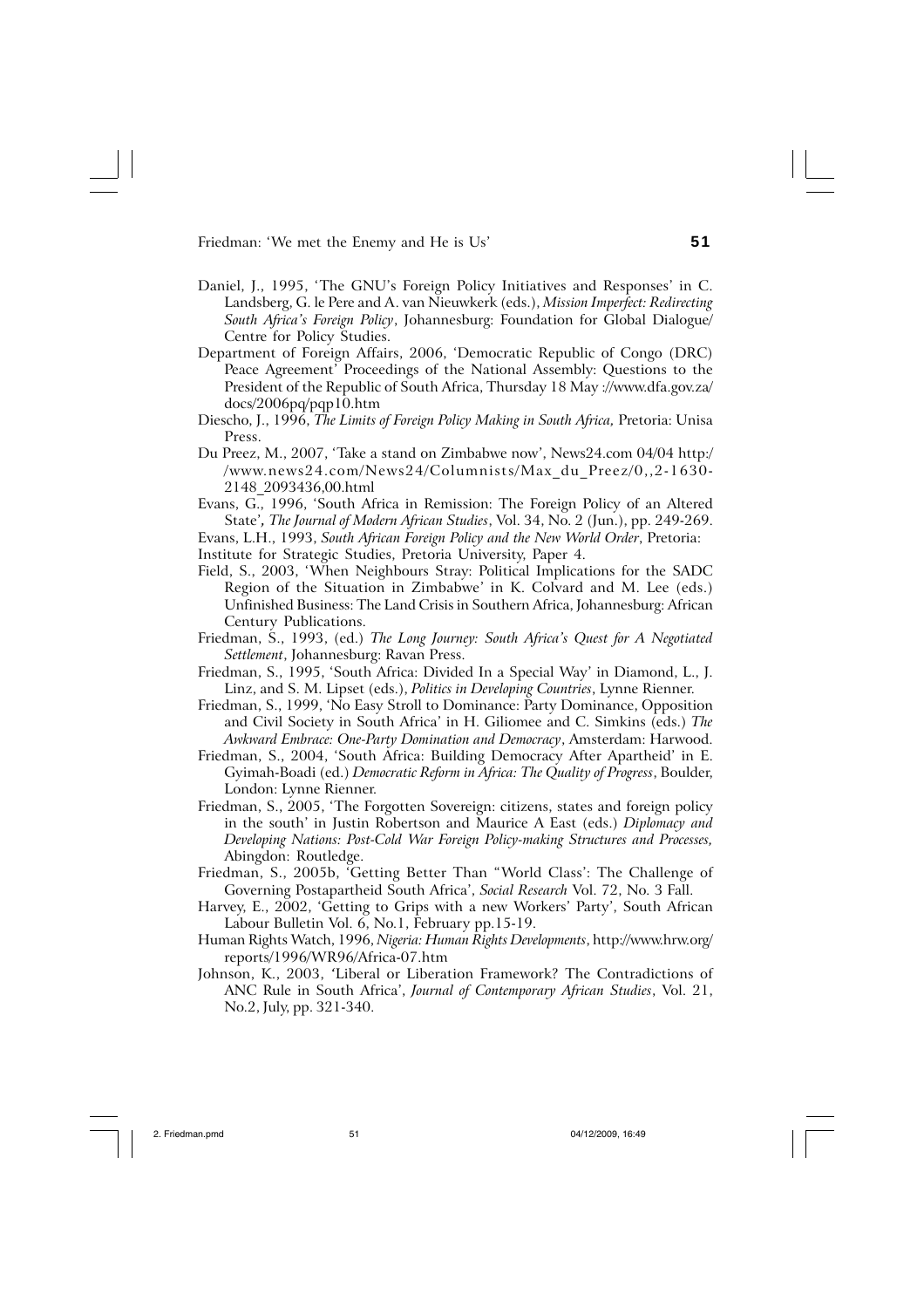Joseph R., 1998, 'Africa, 1990-1997: From *Abertura* to Closure': *Journal of Democracy* 1998 Vol. 9, No. 2, April pp. 3-18.

Kurlantzick, J., 2004, *'*The Coup Connection', *Mother Jones,* November/December. Landsberg, C., 1995, 'Directing from the Stalls: The international community

- and the South African Negotiating Forum' in S. Friedman and D. Atkinson (eds.) *The Small Miracle: South Africa's Negotiated Settlement*, Johannesburg: Ravan, pp. 276-300.
- Lodge, T., 1984, 'The African National Congress, 1983' in *South African Review Two*, Johannesburg: Ravan, pp.21-25.
- Lodge, T., no date, *Quiet Diplomacy in Zimbabwe: A Case Study of South Africa in Africa* www.polity.org.za/pdf/QuietDiplomacy.pdf
- Mandela, N., 1993, 'South Africa's Future Foreign Policy', *Foreign Affairs,* Vol. 72, No. 5, pp 86-97.
- Mandela, N., 1997, *Statement by President Nelson Mandela Speaking as Chairperson of SADC at the Official Opening of the Summit of SADC Heads of State or Government,* Blantyre, 8 September http://www.anc.org.za/ancdocs/history/mandela/ 1997/ sp0908a.html
- Marais, H., 1999, 'South Africa carries a big stick', *Le Monde Diplomatique,* March.
- Mbeki, T., 1998, *Address by Deputy President Thabo Mbeki to the 2nd Southern Africa International Dialogue on Smart Partnership for the Generation of Wealth, Swakopmund, Namibia 27 July* http://www.info.gov.za/speeches/
- McKinley, D., 2006, 'Commodifying oppression: South African foreign policy towards Zimbabwe under Mbeki' in Roger Southall (ed.) *South Africa's Role in Conflict Resolution and Peacemaking in Africa: Conference Proceedings,* Cape Town: Nelson Mandela Foundation, HSRC Press, pp.85-104.
- Mills, G. and S. Baynham, 1994, 'South African Foreign Policy, 1945-1990' in G. Mills (ed.), *From Pariah to Participant: South Africa's Evolving Foreign Relations, 1990-1994*, Johannesburg: SA Institute for International Affairs, pp. 10-36.
- Mkandawire, T. and C. Soludo, 1999, *Our Continent, Our Future,* Council for the Development of Social Science Research in Africa, Asmara: Africa World Press Inc. and Ottawa: IDRC.
- The New Partnership for Africa's Development (Nepad), 2001, October, http:// www.nepad.org/2005/files/documents/inbrief.pdf
- Nzimande, B., 2006, 'The Swaziland situation calls for urgent action from all true democrats' SA Communist Party *Umsebenzi Online* Vol. 5 No. 54, 5 April http:// www.sacp.org.za/index.php?option=com\_content&task=view&id=1324&Itemid=77
- Organisation of African Unity (OAU), 2002, 38th Ordinary Session of the Assembly of Heads of State and Government of the OAU: *African Peer Review Mechanism* 8 July, 2002, Durban, South Africa.
- Putnam, R., 1998, 'Diplomacy and Domestic Politics: The Logic of Two-Level Games', *International Organization*, Number 42, Summer, pp. 427-460.
- Reitzes, M. and S. Friedman, 2001, *Funding freedom?: synthesis report on the impact of foreign political aid to civil society organisations in South Africa,* Johannesburg: Centre for Policy Studies.

2. Friedman.pmd 52 04/12/2009, 16:49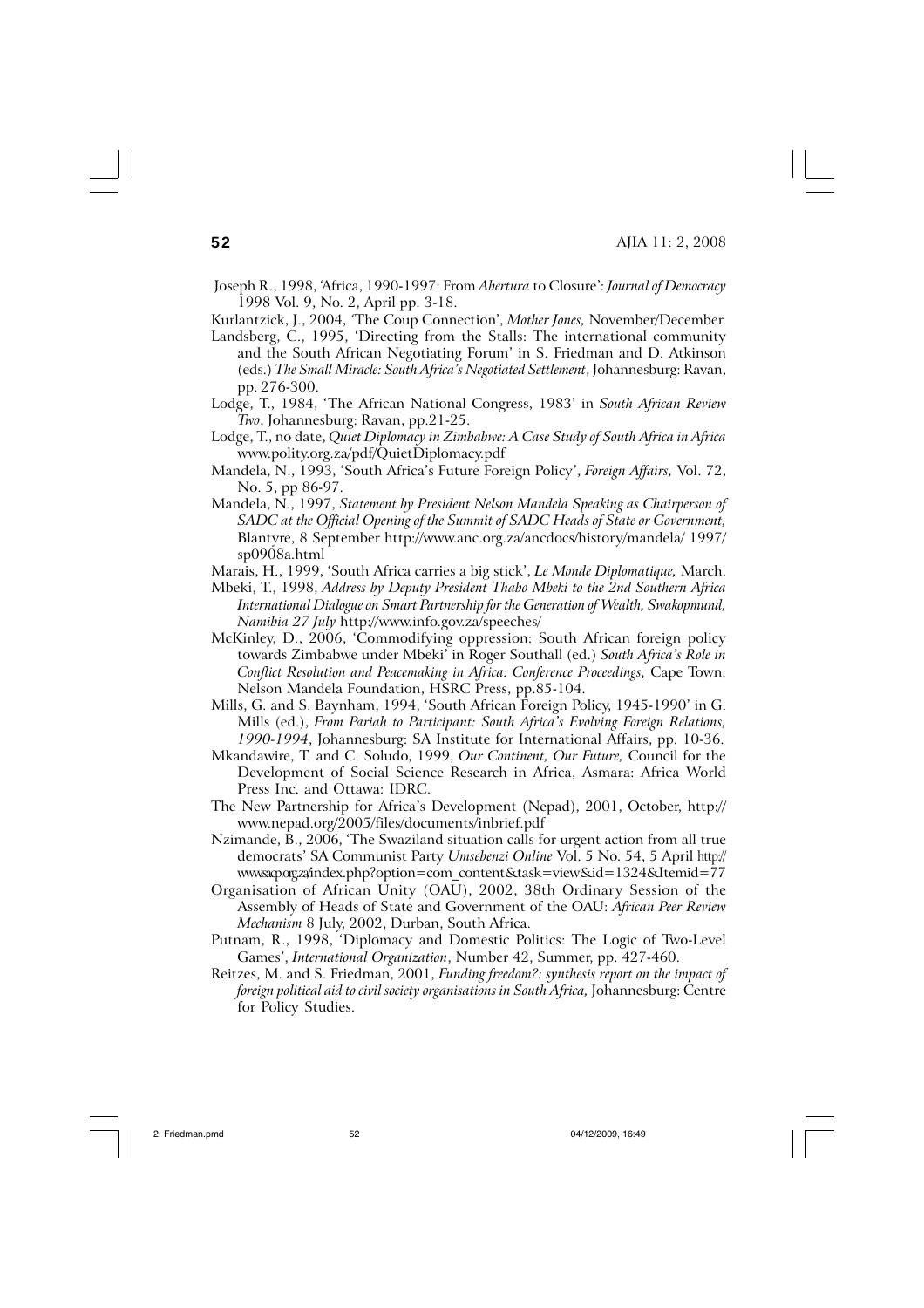Roux, E., 1964, *Time Longer than Rope: A History of the Black Man's Struggle for Freedom in South Africa*, Madison: University of Wisconsin Press.

*Sachikonye, L.M., 2005, '*South Africa's quiet diplomacy: the case of Zimbabwe' in J. Daniel, R. Southall, J. Lutchman (eds.) *State of the Nation: South Africa 2004- 2005,* Pretoria: HSRC Press pp. 569-585.

Sampson, A., 1999, *Mandela: The Authorised Biography*, New York: Harper Collins.

- Seymour, V., 1996, *Global Dialogue, Human Rights and Foreign Policy: Will South Africa Please Lead?,* Southern African Perspectives, 55, Cape Town: Centre For Southern African Studies, University of the Western Cape.
- Solomon, H. (ed.), 1997, *Fairy-Godmother, Hegemon or Partner?: In Search of a South African Foreign Policy*, ISS Monograph No. 13, Pretoria, Institute for Security Studies, May.
- Southall, R., 2003, 'An Unlikely Success: South Africa and Lesotho's election of 2002', *Journal of Modern African Studies* Vol. 41,No. 2, pp. 269-297.
- Thomas, S., 1996, *The diplomacy of liberation: the foreign relations of the African National Congress since 1960,* New York: St. Martin's Press.
- US Department of State, 1996, 'Secretary Christopher's visit to South Africa Secretary of State Warren Christopher, South African President Nelson Mandela – Transcript', U*S Department of State Dispatch* October 14.
- Vale, P. and S. Maseko, 1998, 'South Africa and the African Renaissance', *International Affairs,* Vol. 74, No. 2.
- Venter, D., 1996, 'Regional Security in sub-Saharan Africa', *Africa Insight,* Vol. 26, No. 2.
- Walz, K., 1959, *Man, the State and War*, New York: Columbia University Press.
- Wood, B., 1998, 'The Middle Powers and the General Interest' in *Middle Powers and the International System*, 1, Ottawa: The North-South Institute.
- Youngs, R. (ed.), 2006, *Survey of European Democracy Promotion Policies 2000-2006*, Fundación para las Relaciones Internacionales y el Diálogo Exterior (Fride), Madrid.